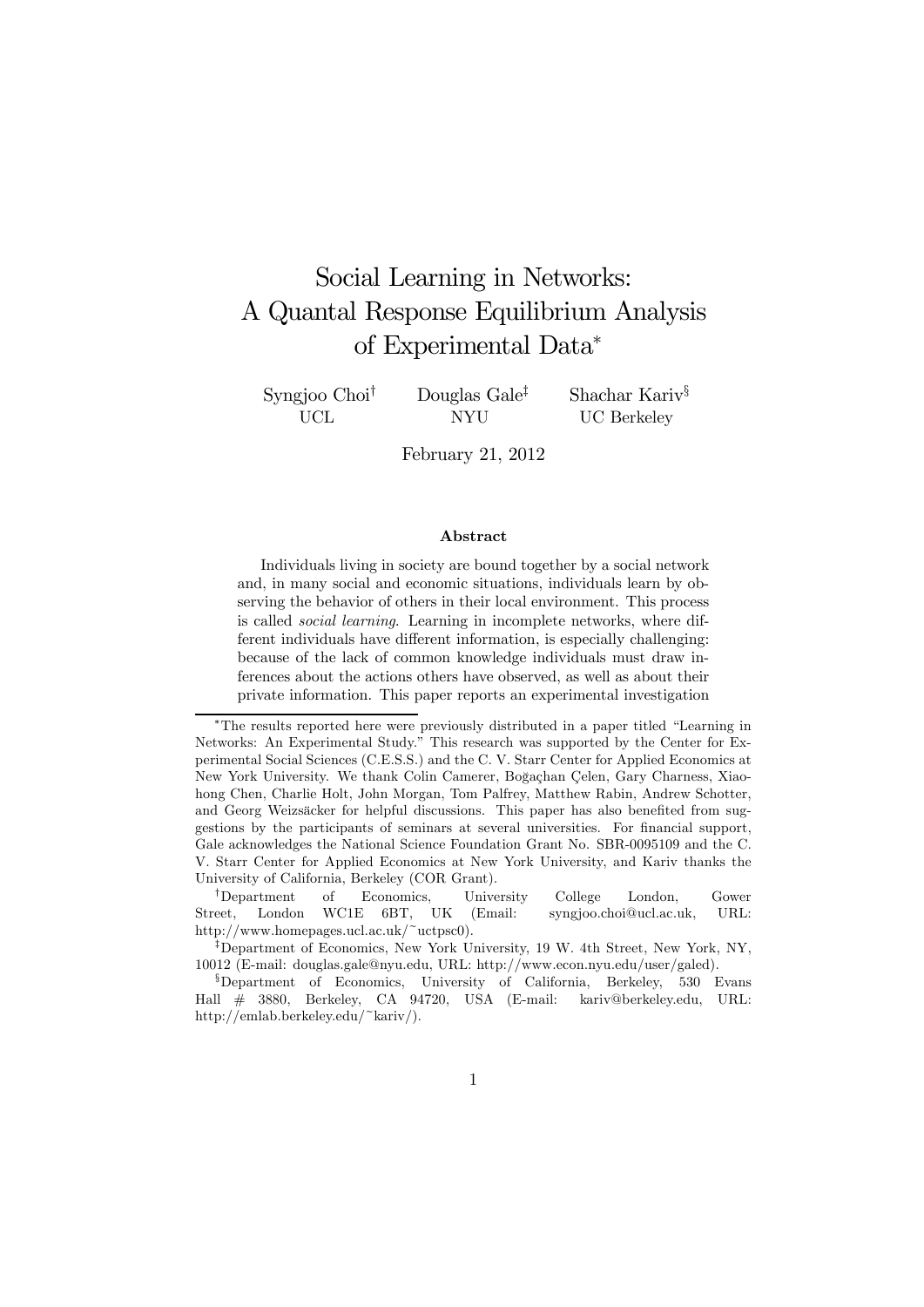of learning in three-person networks and uses the theoretical framework of Gale and Kariv (2003) to interpret the data generated by the experiments. The family of three-person networks includes several non-trivial architectures, each of which gives rise to its own distinctive learning patterns. To test the usefulness of the theory in interpreting the data, we adapt the Quantal Response Equilibrium (QRE) model of McKelvey and Palfrey (1995, 1998). We find that the theory can account for the behavior observed in the laboratory in a variety of networks and informational settings. This provides important support for the use of QRE to interpret experimental data.

Journal of Economic Literature Classification Numbers: D82, D83, C92.

Key Words: Social networks, social learning, Quantal Response Equilibrium (QRE), experiment.

# 1 Introduction

Social learning occurs when economic agents learn by observing the behavior of others. Whether choosing a restaurant, adopting a new technology, or investing in a portfolio, an individual's actions can reveal useful private information. So, in social settings, where agents can observe one another's actions, it is rational for them to try to learn from one another. Individuals living in society are bound together by a social network, the complex of relationships that brings them into contact with other agents, such as neighbors, co-workers, family, and so on. An individual agent observes a subset of the network, the members with whom he is in direct contact, but his ability to observe the network is limited. He has imperfect information about the actions of most agents in the same network.

In the present paper, we analyze data from a series of laboratory experiments of social learning in networks. The experimental design is based on a model of Bayesian learning in social networks developed by Gale and Kariv (2003), henceforth GK; the experimental data is described in Choi, Gale and Kariv (2005), henceforth CGK. Even in the laboratory, the process of social learning in networks can be complicated. In incomplete networks, the absence of common knowledge requires subjects to interpret the information contained in the actions of others by forming higher order beliefs and performing complex calculations. It is not at all clear whether experimental subjects are able to draw correct, Bayesian inferences in this setting. For this reason, it is important to extend the GK model of Bayesian learning to allow for mistakes.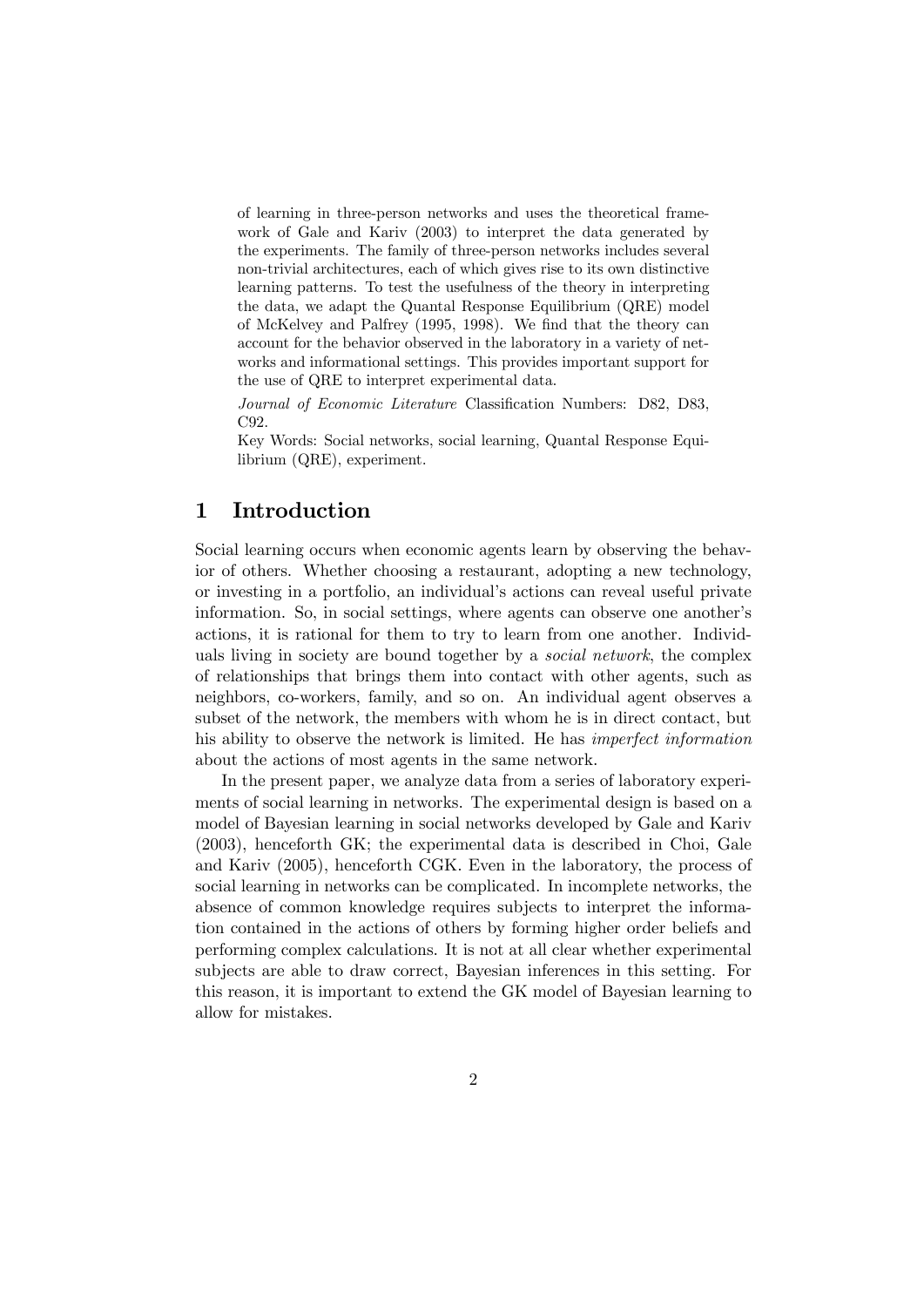The Quantal Response Equilibrium (QRE) model of McKelvey and Palfrey (1995, 1998) allows for idiosyncratic preference shocks, which can be interpreted, following Harsanyi and Selten, as the effect of a "trembling hand". More precisely, the payoff from a given action in the perturbed game is assumed to be a weighted average of the theoretical payoff and a logistic disturbance. The "weight" placed on the theoretical payoff is determined by a regression coefficient. This coefficient will be positive if the theory has predictive power and approaches infinity if subjects are perfect Bayesians; for any finite value of the coefficient, there will be a positive probability that "mistakes" are made. The QRE model has two distinct advantages. First, the probability of mistakes depends on the payoff differences between actions, so mistakes are less likely when there is a lot at stake. Second, it is a consistent equilibrium theory in the sense that subjects' responses take into account the mistakes of others.

We estimate a structural QRE model and find that subjects are highly rational in two senses. First, their behavior is predicted by a parsimoniously parameterized model. Second, their predicted behavior is highly sensitive to the correct (rational expectations) payoffs. We also test the model specification and find that the prediction of the QRE model–that mistakes are more likely when payoff differences are small–is confirmed by the data. Thus, both the rationality of the subjects' behavior and the model's qualitative predictions find strong support in the data.

The experiments reported in CGK involve three-person, connected social networks. Attention is restricted to connected networks since obviously disconnected agents cannot learn from others. The set of three-person networks contains several non-trivial architectures, each of which gives rise to its own distinctive learning patterns. The GK model suggests that even in the three-person case the process of social learning in networks can be complicated. The complete set of networks is illustrated in Figure 1, where a line segment between any two types represents that they are connected and the arrowhead points to the subject whose action can be observed. Note that the links need not be symmetric: the fact that  $i$  can observe  $j$  does not necessarily imply that  $j$  can observe  $i$ .

### [Figure 1 here]

Three representative networks are used in the experimental design: the complete network, in which each subject observes the actions chosen by all the other subjects; the circle network, in which each subject observes the actions chosen by exactly one other subject and each subject is observed by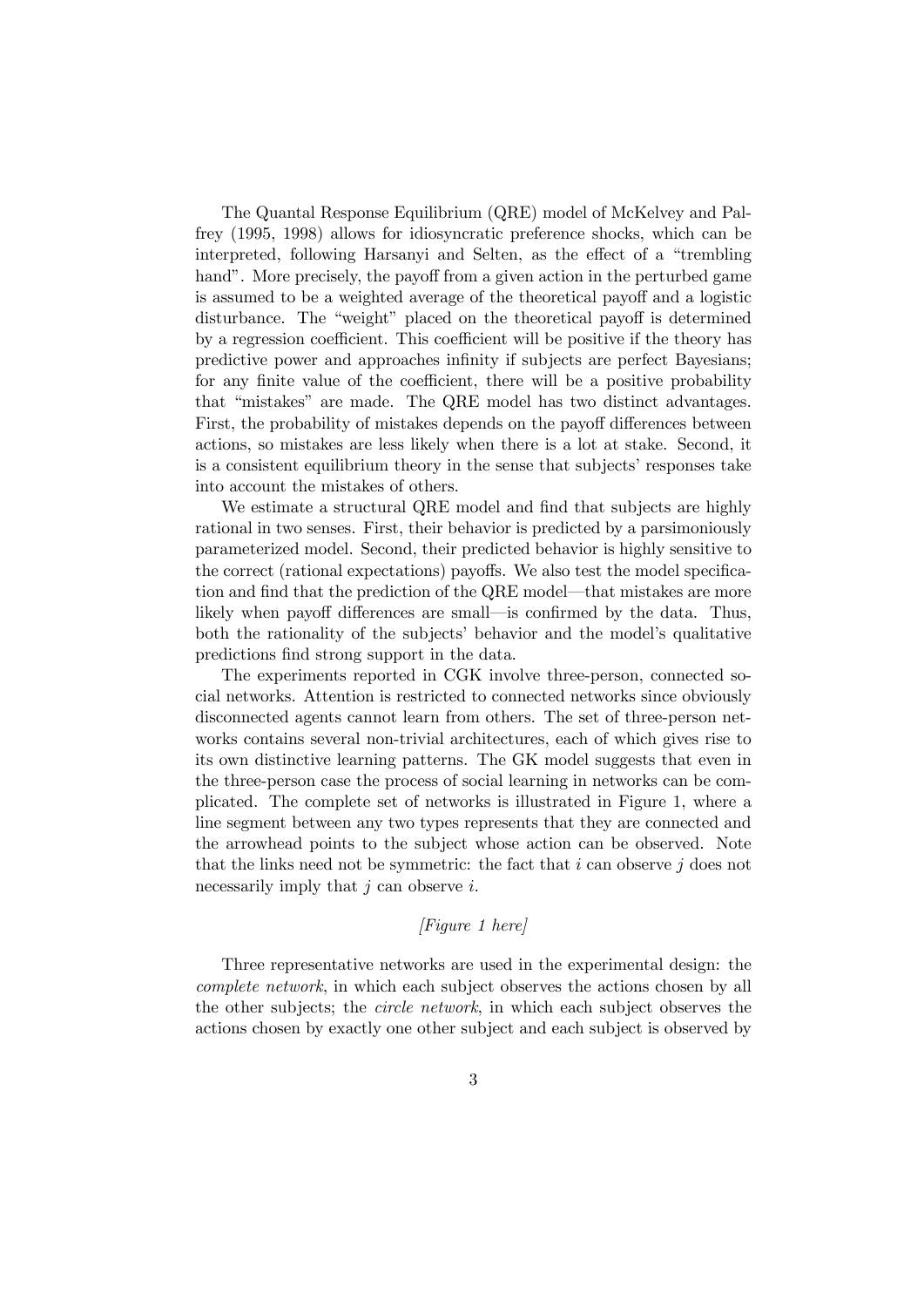someone; and the *star network*, in which one subject (the center) observes the other two subjects and the two (peripheral) subjects only observe the center. We chose these networks because they illustrate the main features of the complete set of networks. For practical purposes, these three networks "span" the set of networks–the excluded networks can each be obtained by adding a single link to one of the three chosen networks–and provide a reasonable test of the theory.

In the CGK experimental design, there are two equally likely events (states of nature). Subjects are of two types: informed agents, who receive a private signal that is correlated with the unknown events, and uninformed agents, who know the true prior probability distribution of the states but do not receive a private signal. Each experimental round consists of six decision turns. At each decision turn, the subject is asked to predict which of the two events has taken place, basing his forecast on a private signal and the history of his neighbors' past decisions. Each experimental session, consisting of 15 rounds, uses a single network, a single information treatment and a single group of subjects.

The GK model has a natural recursive structure. At the first decision turn in any game, an agent makes a decision based on his private signal (if he is informed) or his prior (if his uninformed). After he has made his decision, he observes the actions chosen by his neighbors and updates his beliefs. At the second turn, he chooses a new action based on his updated beliefs, observes the actions chosen by his neighbors at the second turn, and updates his beliefs again. At the third turn, he chooses a new action based on his information from the second turn, and so on. Thus, at each turn, his decision is backward-looking (based on past information).

The QRE has a similar recursive structure that allows us to estimate the coefficients of the QRE model for each decision turn sequentially. For each network and treatment, we begin by estimating a QRE using the data from the first turn. Then we use the estimated coefficient from the first turn to calculate the theoretical payoffs from the actions at the second turn. In effect, we are assuming subjects have rational expectations and use the true mean error rate when interpreting the actions they observe at the first turn. We then estimate the random-utility model based on the perturbed payoffs and the observed decisions at the second turn. Continuing in this way, we estimate the entire QRE for each network and treatment.

The parameter estimates are highly significant and positive, showing that the theory does help predict the subjects' behavior. The predictions of the QRE model are different from those of the basic game-theoretic model for two reasons: first, because it allows agents to make mistakes and, sec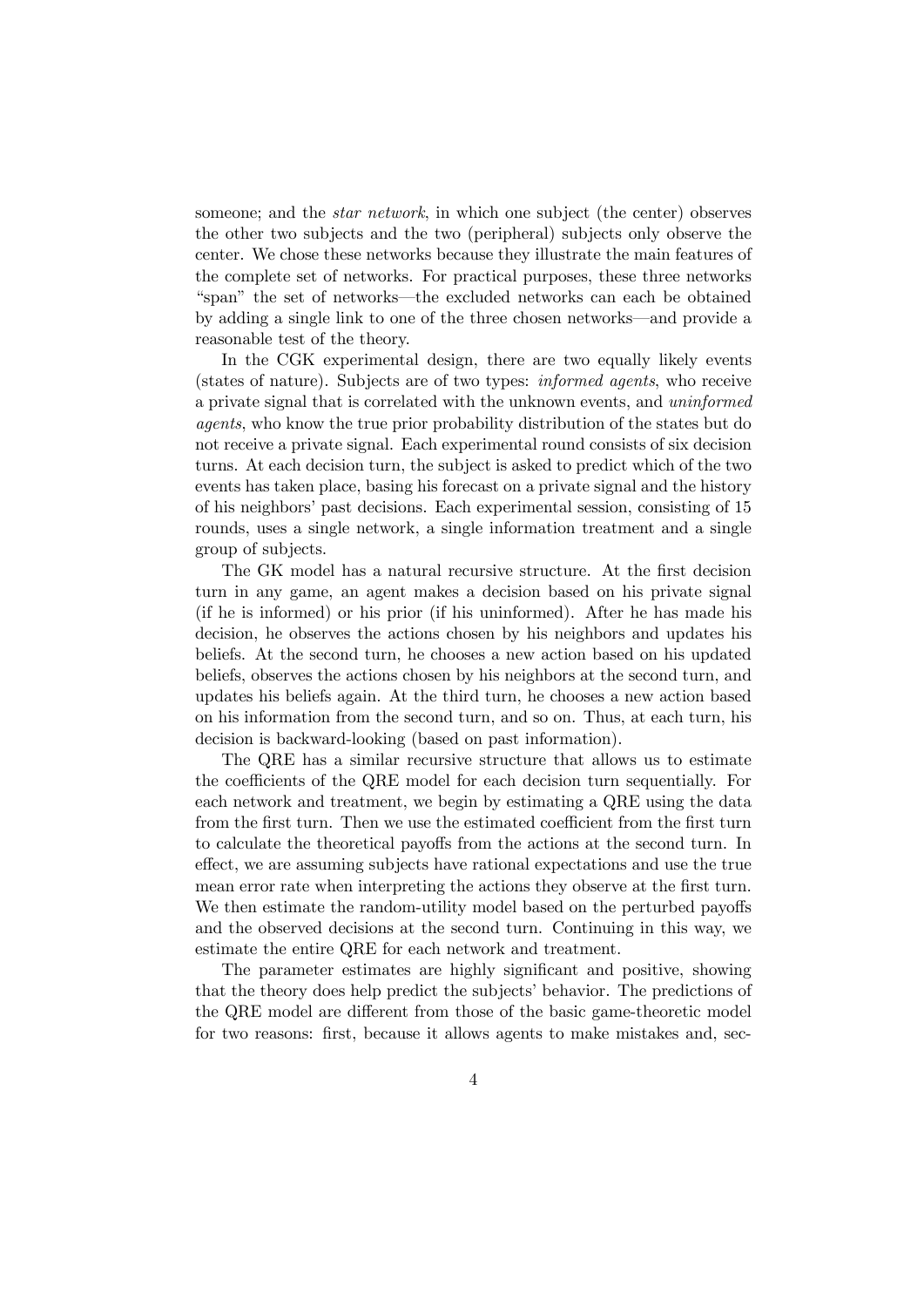ond, because it assumes that agents take into account the possibility that others are making mistakes when drawing inferences from their actions. We also conduct a series of specification tests to see whether the restrictions of the QRE model are confirmed by the data and the results are strikingly in conformity with the theory. The decision rules of the QRE model are qualitatively very similar to the empirical choice probabilities. In particular, the data confirms the prediction of the logistic model that errors are more likely when there is little at stake (payoff differences are small).

Bayesian learning requires an agent to assign the correct probabilities to a potentially infinite set of states, implicitly constructing in his mind an infinite hierarchy of beliefs. In the GK model, agents can revise their actions as more information becomes available. In this setting, the complexity of an agent's decision-problem increases over time. At the first date, an agent only has to interpret his private information. At the second date, he has to interpret his neighbors' actions and try to infer the private information on which it was based. At the third date, because of the lack of common knowledge about actions, an agent is forced to think about his neighbors' knowledge of his neighbors' actions and the private information they revealed.

In the laboratory, lack of common knowledge forces subjects to think about hierarchies of beliefs. For example, in the circle network in which subject A observes subject B, subject B observes subject C, and subject C observes subject A. Subject A, in interpreting  $B$ 's actions in the preceding period, has to think about the action  $B$  observed  $C$  chose in the period before that, what private information  $B$  thought  $C$  had, and what effect it had on  $B$ 's actions. Even in this three-person network, the exploitation of this information requires subtle reasoning because actions are not common knowledge. The fact that subjects' decisions increase in difficulty at each decision turn suggests that mistakes are more likely to occur, other things being equal, at later stages of the game. We find that the estimated coefficients of the QRE model decline at each decision turn, confirming the hypothesis that complexity leads to mistakes.

The rich data set generated by these experiments has been used to address a variety of important and interesting questions about individual and group behavior. A related paper, CGK, uses the same data set to investigate behavioral aspects of individual and group behavior, including comparisons across networks and information treatments. They show that the experimental data exhibit a strong tendency toward herd behavior and a marked efficiency of information aggregation. The data also suggest that there are significant and interesting differences in average subject behavior among the three networks and three information treatments. These differences can be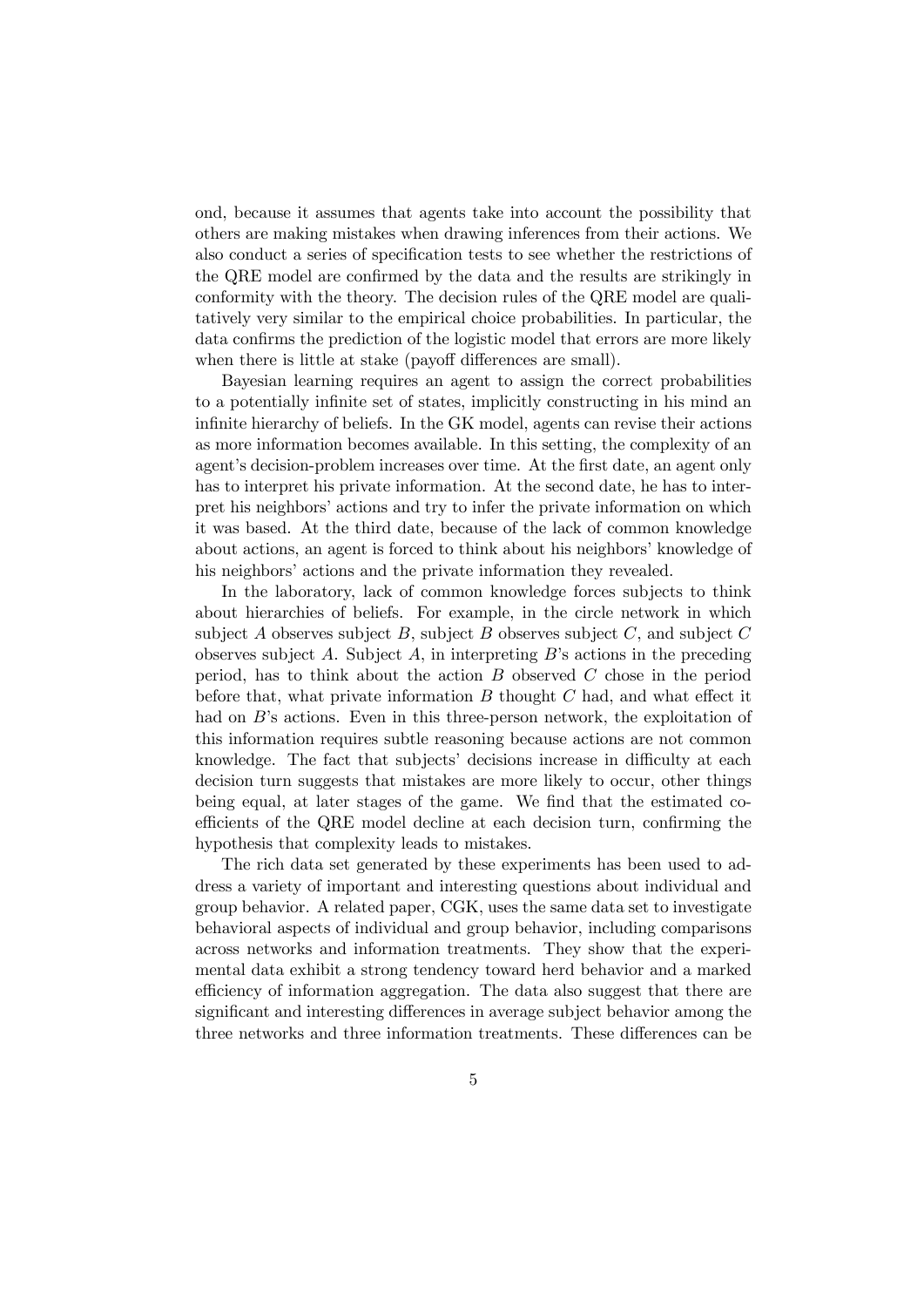explained by differences in the amount of common knowledge and the symmetry or asymmetry of the network or the information treatment. In this paper, we extend the analysis by providing a more systematic comparison of the theory with the data using structural methods.

In a paper published in this volume, Choi (2012) explores an alternative behavioral approach that can be brought to the interpretation of our data set. The econometric specification is based on a *type-mixture model* in which subjects randomly draw cognitive types from a common distribution. Each type corresponds to a different level of cognitive ability and determines how much information he can usefully process. Choi (2012) assumes further that the choice of each type is stochastic. This is done by combining the QRE approach with the cognitive hierachy model (CH-QRE). In equilibrium, the value of information processing and the cognitive type distribution are endogenously determined. The estimation procedure finds the distribution of types that maximizes the likelihood of the empirical data. Choi (2012) finds that the proportion of rational types is very high and their behavior fits the predictions of the Gale-Kariv model quite well, taking into account the existence of boundedly rational subjects in the population. Choi (2012) compares the QRE model and CH-QRE model and discusses their goodness of fit.

The rest of the paper is organized as follows. The next section describes the related literatures. Section 3 describes the experimental design and procedures. Section 4 illustrates the main features of the Gale-Kariv model, and Section 5 provides the QRE analysis. Section 6 contains some concluding remarks. Technical details are gathered in Section 7.

### 2 Related literature

Our paper contributes to the large and growing body of work which studies the influence of the network structure on economic outcomes. Jackson (2008) provide a recent survey of the work in economics focusing on social and economic networks. Goyal (2005) and Jackson (2005) provide excellent, if now already somewhat dated, surveys of the theoretical work and Kosfeld (2004) surveys the experimental work. The preceding paper most closely related to GK is Bala and Goyal (1998). The models differ in two ways. First, Bala and Goyal (1998) examines the decisions of boundedly rational agents, who try to extract information from the behavior of the agents they observe, but without taking account of the fact that those agents also observe other agents. Second, in Bala and Goyal (1998), agents observe payoffs as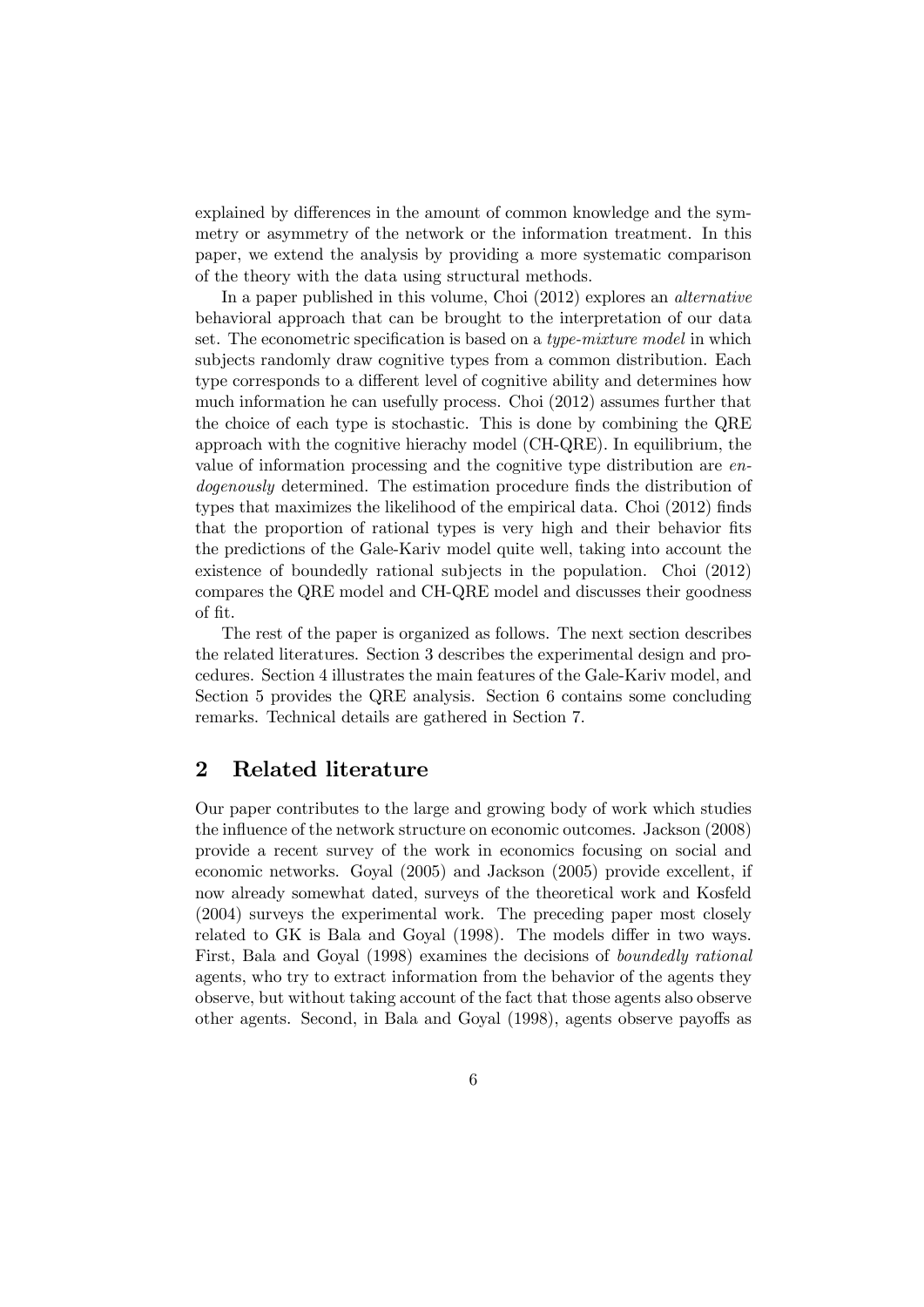well as actions. In other words, it is a model of *social experimentation* rather than social learning. DeMarzo, Vayanos, and Zwiebel (2003) also assume boundedly rational agents. Rosenberg, Solan and Vieille (2009) and Mueller-Frank (2011) also examine the decisions of rational agents and extend the analysis of GK.

Whether agents can rationally process the information available in a network is ultimately an empirical question. There is a large empirical literature which shows evidence of learning in social networks in many areas. Griliches (1957) first studied the gradual adoption of a new agricultural technique, and observed that farmers learned from salespersons and from their neighbors. Among others, Foster and Rosenzweig (1995), Conley and Udry (2001) and Munshi (2005) examine how agents in developing countries learn from their social contacts in various contexts. Duflo and Saez (2002, 2003) use a quasi-experimental setting to show that the information transmission through social interactions affects retirement-plan decisions. However, these observational studies are subject to identification problems. Manski (1993, 1995) provides a formal exposition of the issues involved in identifying social effects. In the laboratory, by contrast, we can control subjects' neighborhoods and their private information. This provides an opportunity to test the model's predictions and, at the same time, study the effects of variables about which our existing theory has little to say.

The paper also contributes to a large literature on social learning. Banerjee (1992) and Bikhchandani, Hirshleifer and Welch (1992), henceforth BHW, introduced the basic concepts and their work was extended by Smith and Sørensen (2000). These models show that social learning can easily give rise to herd behavior or informational cascades, phenomena that have elicited particular interest and can arise in a wide variety of social and economic circumstances. This is an important result and it helps us understand the basis for uniformity of social behavior. At the same time, these models are special in several respects. They assume that each agent makes a once-ina-lifetime decision and the decisions are made sequentially. Further, when each agent makes his decision, he observes the decisions of all the agents who have preceded him. In other words, it is a game of perfect information.

Anderson and Holt (1997) investigate the social learning model of BHW experimentally and replicate informational cascades in the laboratory. Following Anderson and Holt (1997), a number of experimental papers analyzed different aspects of social learning. Among others, Hung and Plott (2001), Kübler and Weizsäcker (2004), Çelen and Kariv (2004, 2005), and Goeree, McKelvey, Palfrey, and Rogers (2007) extend Anderson and Holt (1997) to investigate other possible explanations for informational cascades.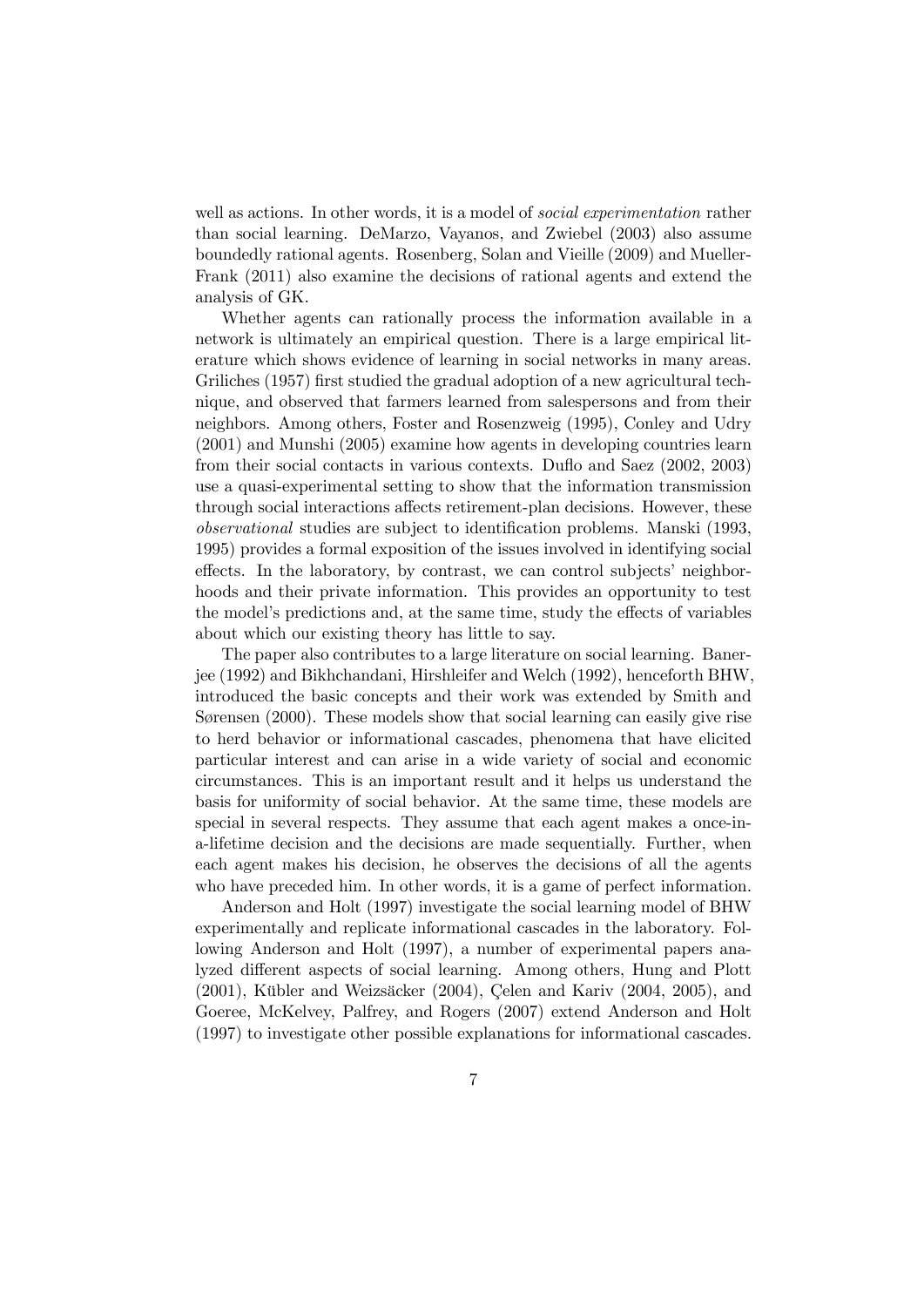Weizsäcker (2010) presents a meta data analysis of 13 different experiments of the BHW model. This large and growing body of experimental work in the social learning literature has also successfully utilized QRE models. Note that the experiment is different from the standard social-learning experiments paradigm of Anderson and Holt (1997) in two important ways. First, subjects can only observe the actions of subjects to whom they are connected by a social network. Thus, actions are not public information and subjects can observe the actions of some, but not necessarily all, of their neighbors. Second, subjects make decisions simultaneously, rather than sequentially, and can revise their decisions rather than making a single, irreversible decision.

# 3 Design and procedures

The experiment was run at the Experimental Economics Laboratory of the Center for Experimental Social Sciences (C.E.S.S.) at New York University. The subjects in this experiment were recruited from undergraduate classes at New York University and had no previous experience in network or sociallearning experiments. After subjects read the instructions, the instructions were read aloud by an experimental administrator.<sup>1</sup> Sample experimental instructions are reproduced in Online Appendix I.<sup>2</sup> A  $$5$  participation fee and subsequent earnings for correct decisions were paid in private at the end of the experimental session. Throughout the experiment we ensured anonymity and effective isolation of subjects in order to minimize any interpersonal influences that could stimulate uniformity of behavior.3

We studied three connected, three-person network structures (the complete, star, and circle networks) and three different information treatments (full, high, and low information). The networks are illustrated in Figure 1 above. The network structure and the information treatment were held constant throughout a given experimental session. In each session, the network positions were labeled  $A, B,$  or  $C$ . A third of the subjects were designated type- $A$  participants, one third type- $B$  participants and one third type- $C$ participants. The subject's type,  $A, B$ , or  $C$ , remained constant throughout

 $1<sup>1</sup>$ At the end of the first round subjects were asked if there were any misunderstandings. No subject reported any difficulty understanding the procedures or using the computer program.

<sup>&</sup>lt;sup>2</sup>Online Appendix I: http://emlab.berkeley.edu/~kariv/CGK\_I\_A1.pdf.

<sup>&</sup>lt;sup>3</sup>Subjects' work-stations were isolated by cubicles making it impossible for participants to observe other screens or to communicate. At the end of a session, participants were paid in private according to the number of their work-stations.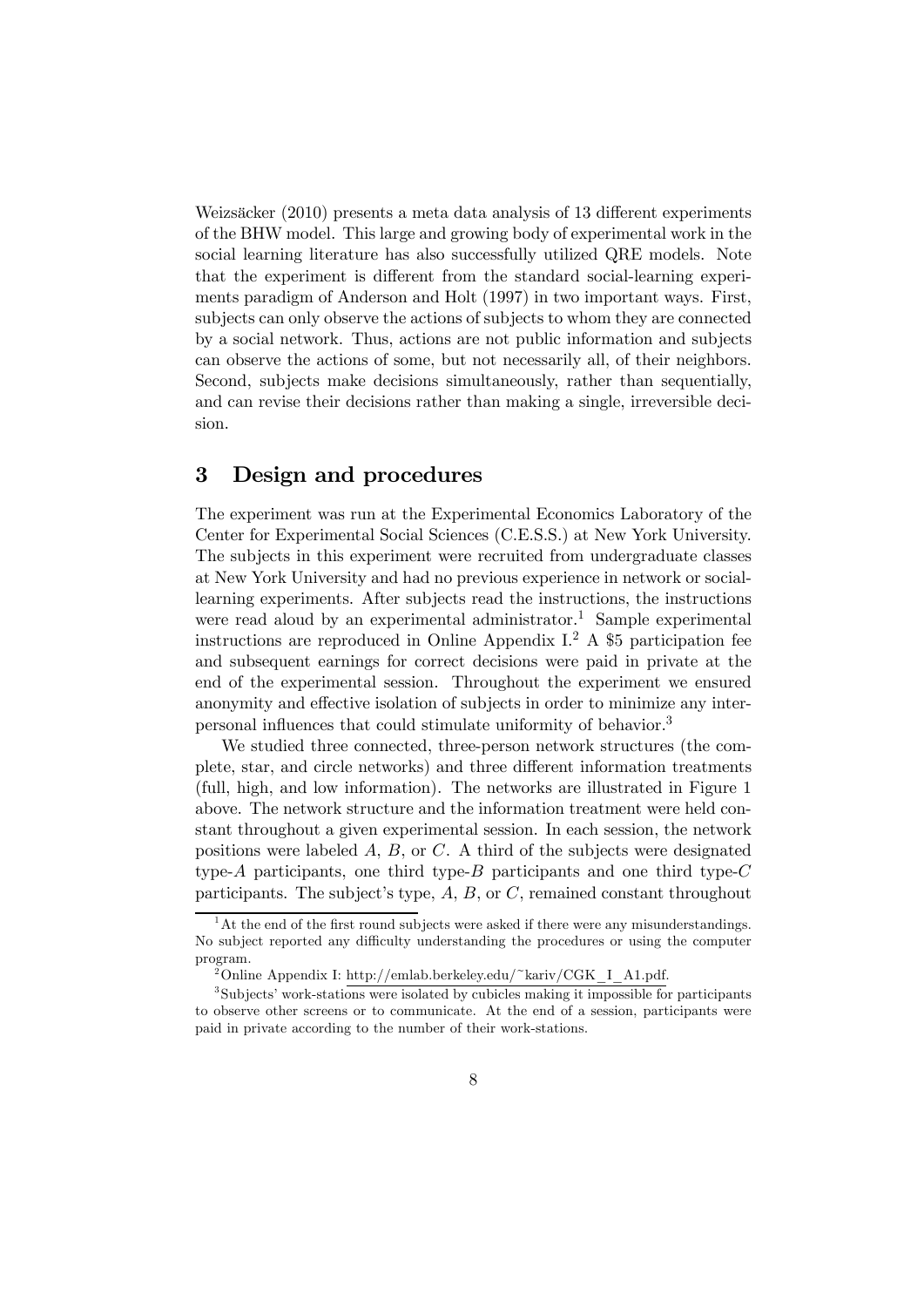the session. Each session consisted of 15 independent rounds and each round consisted of six decision turns.

The following process was repeated in all 15 rounds. Each round started with the computer randomly forming three-person networks by selecting one subject of type  $A$ , one of type  $B$  and one of type  $C$ . The networks formed in each round depended solely upon chance and were independent of the networks formed in any of the other rounds. The computer also chose one of two equally probable urns, labeled  $R$  and  $W$ , for each network and each round. Urn  $R$  contained 2 red balls, and 1 white ball. Urn  $W$  contained 1 red ball and 2 white balls. The urn remained constant throughout the round. The choice of urn was independent across networks and across rounds. In each decision turn, subjects were asked to predict which of the two urns had been chosen in that round.

To help subjects determine which urn had been selected, with probability  $q = 1, 2/3, 1/3$  each subject was allowed to observe one ball, drawn at random with replacement, from the urn. Before subjects were called to make their first decision, each was informed whether the computer had drawn a ball for him and whether it was white or red. After everyone had seen his draw, each subject was asked to input the letter of the urn,  $W$  or  $R$ , that he thought was most likely to have been chosen by the computer. When all subjects in the session had made a decision, each subject observed the choices of the subjects to whom he was connected in his network. This completed the first of six decision turns in a round. Next, subjects were asked to make their second decision, without observing a new draw from the urn. This process was repeated until six decision turns were completed. At each date, the information available to subjects included the actions they had observed at every previous date.

When the first round ended, the computer informed subjects which urn had actually been chosen and their individual earnings. Earnings at each round were determined as follows: at the end of the round, the computer randomly selected one of the six decision turns. Everyone whose choice in this decision turn matched the letter of the urn that was actually used earned \$2. All others earned nothing. This procedure ensured that at each decision turn subjects would make their best guess as to which urn had been chosen. After subjects learned the true urn and their earnings, the second round started by having the computer randomly forming new groups of subjects in networks and selecting an urn for each group. This process was repeated until all the 15 rounds were completed.

The experiments provide us with a rich set of data. Each of the nine sessions (a single network and a single information treatment) comprised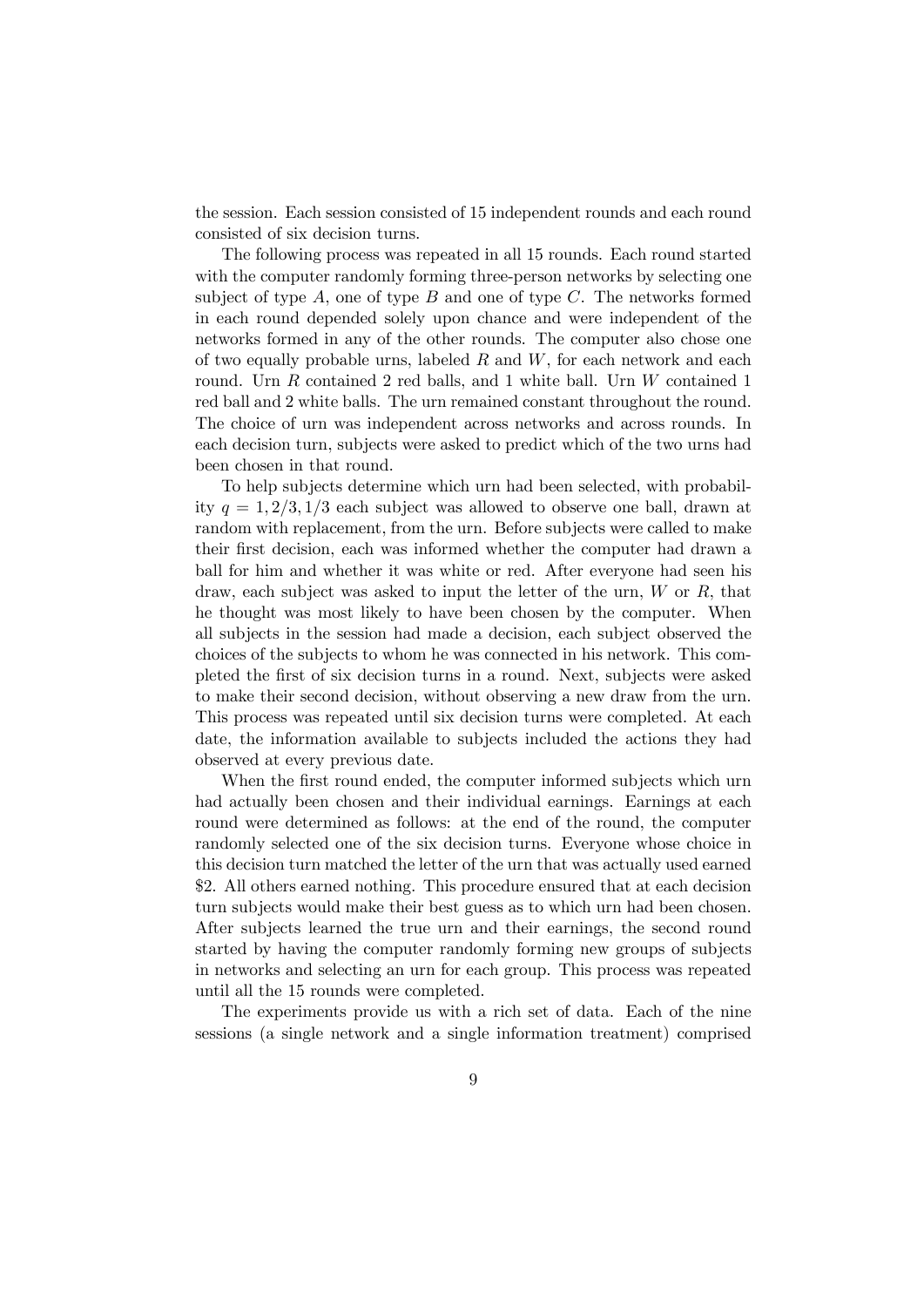18 subjects (or in two cases, 15 subjects). A session consists of 15 rounds and each round consists of six decisions. In each round, the subjects were randomly formed into six (respectively, five) networks. So for each session we have observations on  $6 \times 15 = 90$  (respectively,  $5 \times 15 = 75$ ) different rounds and a total of  $18 \times 90 = 1520$  (respectively  $18 \times 75 = 1330$ ) individual decisions. More importantly, we use a variety of different network architectures and information treatments to generate a variety of different outcomes which are representative of the theory. The variety of different outcomes provides a serious test of the ability of a structural econometric model based on the theory to interpret the data.

# 4 Some theory

In this section we discuss briefly the theoretical implications of the model tested in the laboratory. GK provide an extensive analysis of a general version of the model.

### 4.1 The game

A network consists of three agents indexed by  $i = A, B, C$ . Each agent i has a set of neighbors, that is, agents whose actions he can observe. Let  $N_i$  denote the neighbors for agent i. The neighborhoods  $\{N_A, N_B, N_C\}$ completely define a three-person network. These networks are illustrated in Figure 1 above.

There are two equally likely events (states of nature) denoted by  $\omega =$  $-1$ , 1. With probability q an agent is informed and receives a private signal at the beginning of the game. Signals take two values  $\sigma = -1, 1$  and the probability that the signal  $\sigma$  equals the true state  $\omega$  is 2/3. By convention, we assume an uninformed agent receives the signal  $\sigma = 0$  in each state. The agent's signals are assumed to be independently distributed conditional on the true state.

Time is divided into a finite set of dates indexed by  $t = 1, 2, ..., T$ . At the beginning of each date  $t$ , agents are simultaneously asked to guess the true state. Agent i's action at date t is denoted by  $a_{it} = -1, 1$ . Agent i receives a positive payoff if his action  $a_{it}$  equals the true state  $\omega$  and zero otherwise. Then each agent *i* observes the actions  $a_{jt}$  chosen by the agents  $j \in N_i$  and updates his beliefs accordingly. Thus, agent i's information set at date  $t$  consists of his private signal, if he observed one, and the history of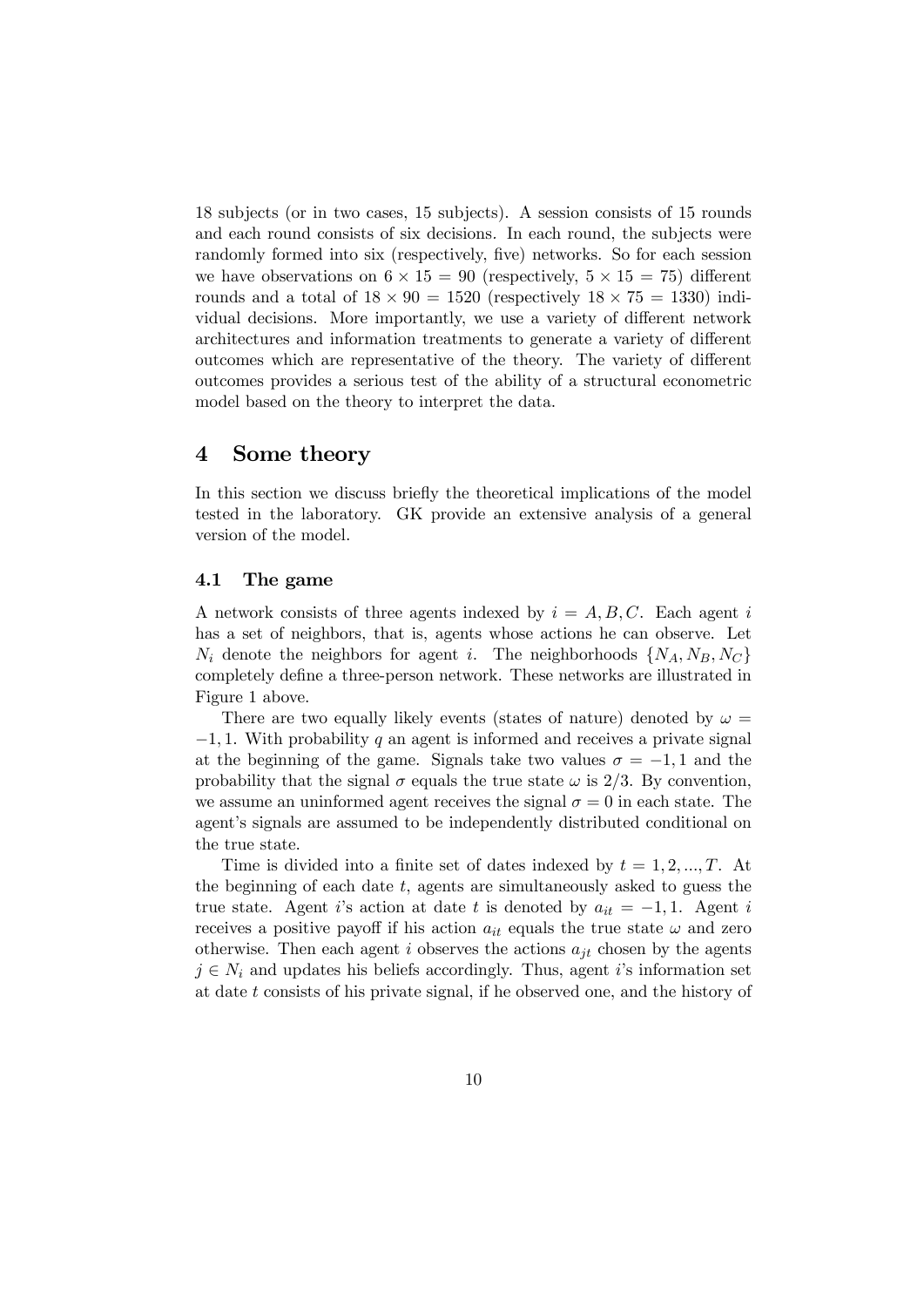neighbors' actions

$$
I_{it} = \left\{ \sigma_i, (a_{js})_{s=1}^{t-1} \mid j \in N_i \right\}.
$$

### 4.2 Equilibrium

We restrict attention to equilibria in which myopic behavior is optimal, that is, it is rational for agents in equilibrium to choose the actions that maximize their short-run payoffs at each date  $t$ . There are several reasons for focusing on these equilibria. First, we want to stay close to the existing social-learning literature, in which myopic behavior is usually optimal. Secondly, in the absence of forward-looking, strategic considerations, the equilibrium has a recursive structure that simplifies the theoretical and econometric analysis. Thirdly, our econometric results strongly suggest that myopic behavior is consistent with the experimental data. Finally, a careful analysis shows that equilibrium is fully revealing under the tie-breaking assumption that agents switch actions whenever they are indifferent between choosing the same action in the next period and switching to the other action. Thus, there is no incentive to sacrifice short-run payoffs in any period in order to influence the future play of the game.

Because of the symmetry of the example and the fact that signals take only discrete values, an agent is often indifferent between choosing  $a_{it} = -1$ and  $a_{it} = 1$ , in which case some tie-breaking rule has to be chosen. It is important to note that the nature of the equilibrium play depends on the tie-breaking assumption. Here we assume that, whenever an agent has no signal, he chooses each action with equal probability and, when an agent is indifferent between following his own signal and following someone else's choice, he follows his own signal. One may assume different tie-breaking rules, but our experimental data supports this specification and it also eases the exposition and analysis. The other advantage of this approach is that agents' actions are also optimal given perturbed beliefs that take into account the possibility that others make mistakes. We will point out and discuss alternatives whenever our tie-breaking assumption becomes relevant. Note, however, that for the purpose of estimating the QRE model, the tiebreaking rule is irrelevant because the "trembling hand" ensures that ties are zero probability events.

GK describe agents' behavior formally and discuss the essential elements of the weak perfect Bayesian equilibrium, so we skip the model development and analysis and instead illustrate how the dynamics of actions and learning differ across networks and information structures. In order to get a sense of the challenges of substantive rationality in different settings, as well as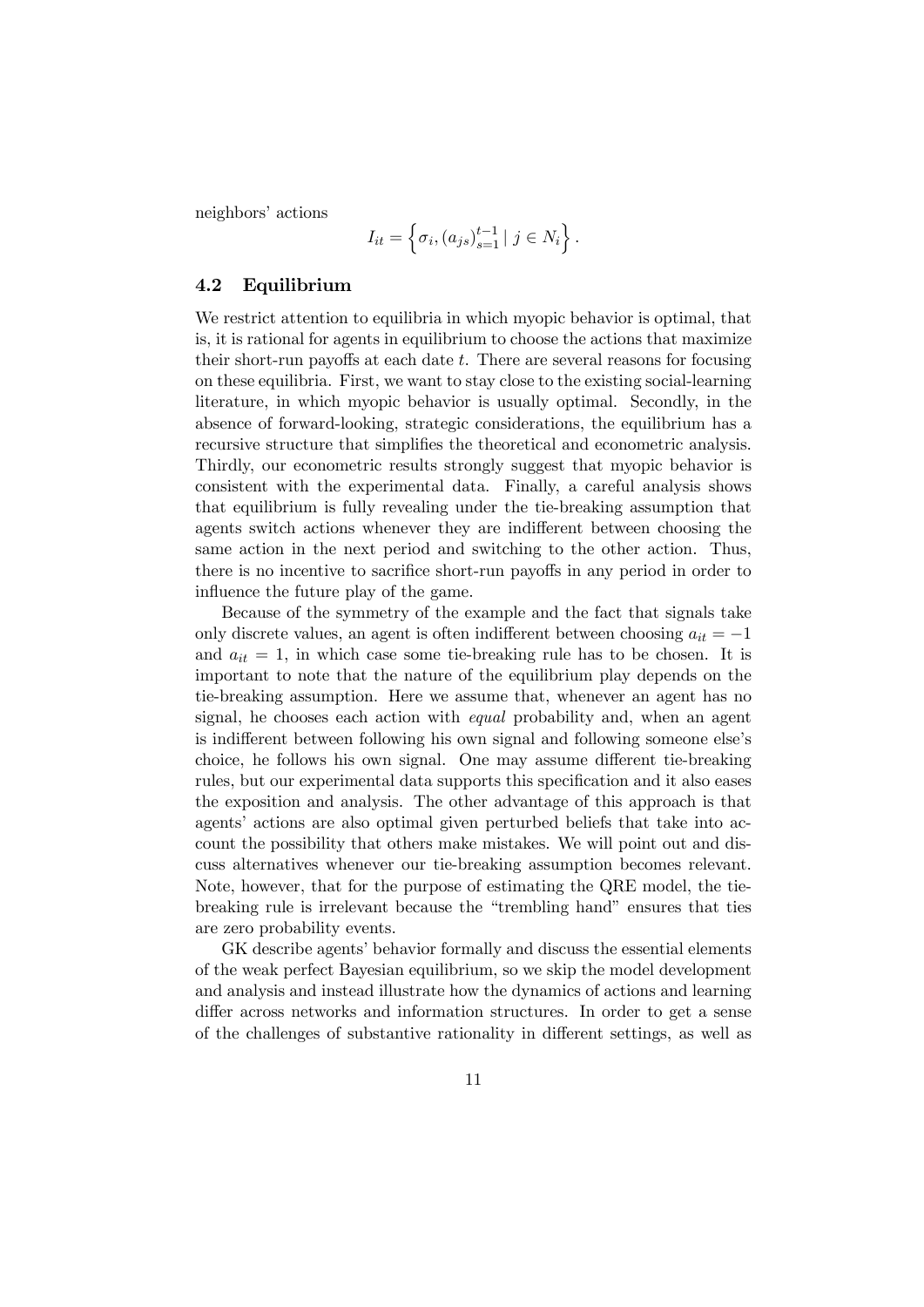the implications for equilibrium behavior of the different networks and information treatments, we consider a series of theoretical examples of the underlying game. We begin with the complete network.

#### 4.3 The complete network

A network is complete if each agent can observe the actions of all the other agents in the network. Otherwise the network is called incomplete. There is a unique complete network, in which  $N_A = \{B, C\}$ ,  $N_B = \{A, C\}$ , and  $N_C = \{A, B\}$ . The experimental design uses three information treatments, corresponding to different values of the probability of being informed. We refer to these as full information  $(q = 1)$ , high information  $(q = 2/3)$ , and low information  $(q = 1/3)$ , respectively.

**Full-information**  $(q = 1)$  When every agent is informed, the equilibrium behavior is particularly simple and closely resembles the herd behavior found in BHW. At the first date, each agent's information consists of his private signal  $\sigma_i$ . The true state is more likely to be  $\sigma_i$  so agent *i* chooses  $a_{i1} = \sigma_i$ . At the second date, each agent's first-period action has revealed his signal and so the signals are common knowledge. Since there must be at least two signals with the same value, from date 2 onwards all agents agree on the most likely state and will choose the same action at date 2 and every following period.

So, in this case, the equilibrium behavior is very simple. An informational cascade at date 2 causes a herd that continues until the end of the game. Further, the herd chooses the efficient action, based on the sum of agents' information, unlike the model of BHW. Here a rule of thumb that says "follow the majority" would lead to both a rational and efficient outcome.

**High-information**  $(q = 2/3)$  Equilibrium behavior is slightly more complicated when there is high information, because agents have to take account of the possibility that some other agents are uninformed. In this case, information revelation may continue after date 2. Suppose, for example, that agent A receives the signal  $\sigma_A = 1$ , agent B receives the signal  $\sigma_B = -1$ , and agent C is uninformed  $\sigma_C = 0$ . At date 2, agent C observes that the actions of agents  $A$  and  $B$  at date 1 do not match, so he is indifferent between the two actions. If agent  $C$  takes action  $-1$  at date 1 and switches to action 1 at date 2, he reveals that he is uninformed. At date 2, agent  $A$  observes that B and C chose 1 in the previous period, so he switches to action  $-1$  at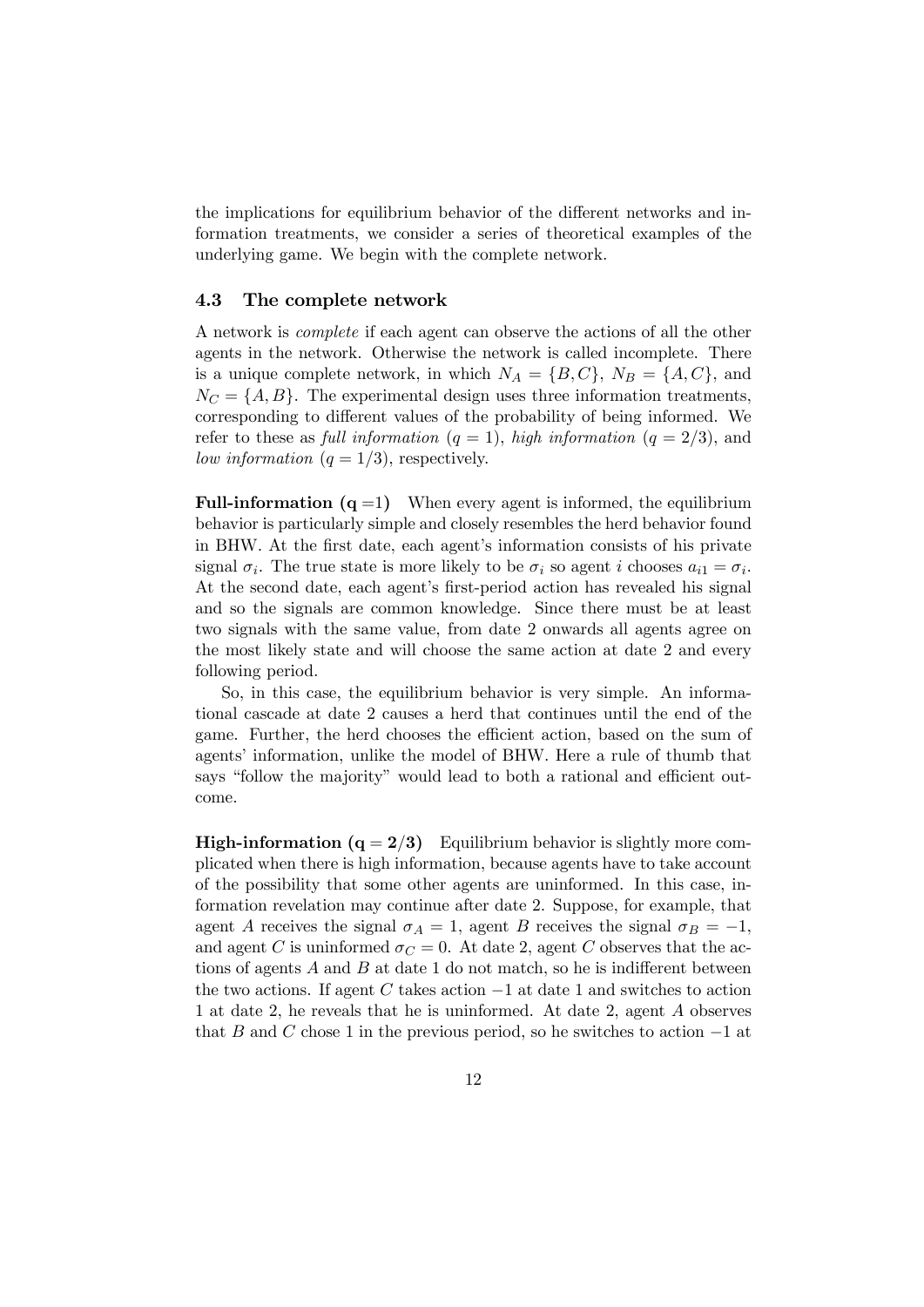date 2. This can be confirmed with a simple calculation using Bayes' rule. However, at date 3, he realizes that  $C$  is uninformed and since he is still not sure whether  $B$  is informed ( $B$  might have chosen  $-1$  two times in a row by chance), it is rational for him to switch back to 1.

This example shows that the possibility of uninformed agents changes the qualitative features of the equilibrium. First, we no longer necessarily get a herd at date 2 and learning continues after date 2. Secondly, learning continues even if there is no change in an agent's actions: the longer  $B$ persists in choosing action  $-1$ , the more confident A is that B is informed; but there is always some positive probability that  $B$  is uninformed and chose consistently by accident. Note that this aspect of the equilibrium depends on our tie-breaking rule. If the uninformed agent chooses the same action as last period when he is indifferent, then the distribution of signals assumed above implies a herd on action −1 starts at date 2.

Unlike the full-information case, the dynamics of actions and beliefs in the high-information example above are complex and do not correspond to any simple heuristics. The greater complexity of behavior stems from the fact that agents have different amounts of information and the ability to revise decisions reveals this asymmetry over time.

**Low-information**  $(q = 1/3)$  Qualitatively, the low-information case is like the high information case. The possible existence of uninformed agents allows learning to continue after date 2. The main difference lies in the fact that agents think it is much less likely that their opponents will be informed and hence have less incentive to imitate them. Suppose, for example, that all the agents are informed and that  $\sigma_A = 1$ ,  $\sigma_B = 1$ , and  $\sigma_C = -1$ . A simple calculation shows that agent  $C$  will continue to choose action  $-1$  at date 2, because he thinks it quite likely that  $A$  and  $B$  are uninformed. At date 3, agent  $C$  observes that  $A$  and  $B$  chose action 1 again at date 2, which reinforces  $C$ 's belief that  $A$  and  $B$  are informed. So here learning continues but the actions do not change. If the game continues long enough  $(T$  is large)  $C$  will eventually switch. This conclusion depends on our tie-breaking rule that indifferent uninformed agents randomize.

#### 4.4 The star network

The first incomplete network we examine is the star, in which  $N_A = \{B, C\},\$  $N_B = \{A\}$ , and  $N_C = \{A\}$ . The most interesting feature of this network is its asymmetry: agent  $A$  can observe both  $B$  and  $C$  and thus has more information than either. In fact, agent  $A$  is informed about the entire history of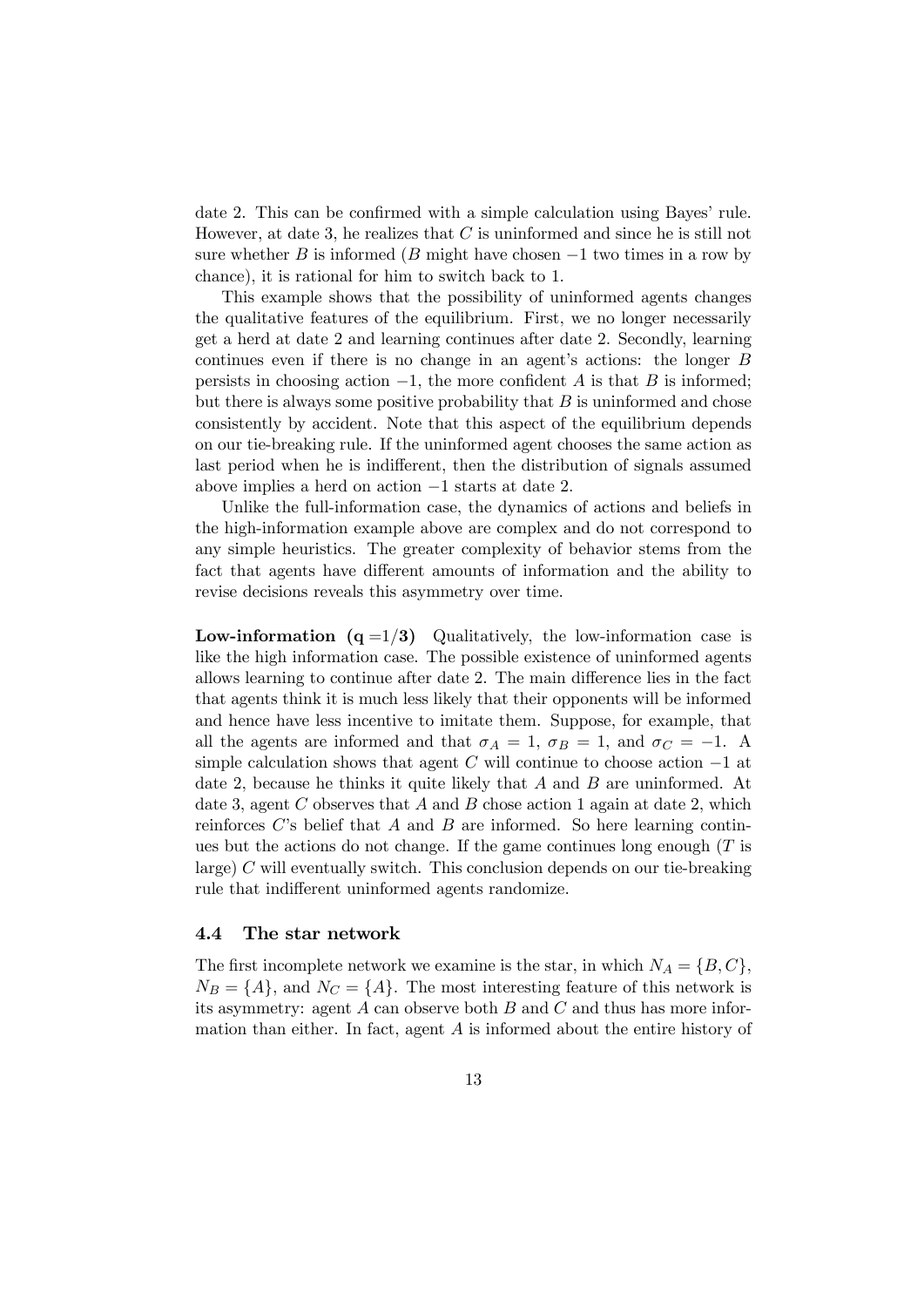actions that have already been taken, whereas  $B$  and  $C$  have imperfect information. So here we can see the impact of both lack of common knowledge and asymmetry on the dynamics of social learning.

Because of the imperfection of information, learning continues after date 2 even in the full information case. Suppose then that there is full information ( $q = 1$ ) and suppose the realizations of the signals are  $\sigma_A = 1$ ,  $\sigma_B = 1$ , and  $\sigma_C = -1$ . Now, at date 2, agent C only observes that his action at date 1 does not match  $\vec{A}$ 's action, so our tie-breaking assumption becomes relevant. The tie-breaking rule requires that agent  $C$  continue to choose action  $-1$  at date 2. Agent B, on the other hand, sees that agent A has chosen the same action and this merely increases  $B$ 's belief that the true state is 1. From agent  $A$ 's perspective, agent  $C$ 's signal cancels out agent  $B$ 's, so agent  $A$ 's belief about the true state is unchanged. At date 2, each agent will make the same choice as at date 1.

Although the actions do not change between dates 1 and 2, information is revealed. In particular, agent  $C$  knows that since  $A$  did not change his action at date 2,  $A$  must have observed  $B$  choose 1 at date 1. Thus,  $C$  knows that A and B both received the signal 1. Thus, it is optimal for  $C$  to switch to action 1 at date 3. We have again reached an absorbing state.

This example shows both the complexity of behavior under full information and the subtlety of the reasoning that may be required to draw correct inferences from the observed actions. Here, agent  $A$  serves as a communication channel between agents  $B$  and  $C$  as well as a potential source of private information. It can be shown by example that actions and beliefs may continue to evolve after the third date.

#### 4.5 The circle network

The second incomplete network is the circle, in which each agent observes one other agent:  $N_A = \{B\}$ ,  $N_B = \{C\}$ , and  $N_C = \{A\}$ . In the circle, every agent has imperfect information about the history of actions chosen in the game. Further, each agent is forced to make inferences about what the others have seen. In this network, the equilibrium reasoning required to identify the optimal strategy is subtle, but the equilibrium strategy itself is quite simple: an informed agent should always follow his own signal and an uninformed agent should imitate the one other agent he can observe. This reminds us that procedural rationality can be simpler than substantive rationality. It does not imply that behavioral dynamics are simple. For example, if all agents are uninformed, it may take a long time for the agents to discover this fact. Both beliefs and actions will continue to evolve until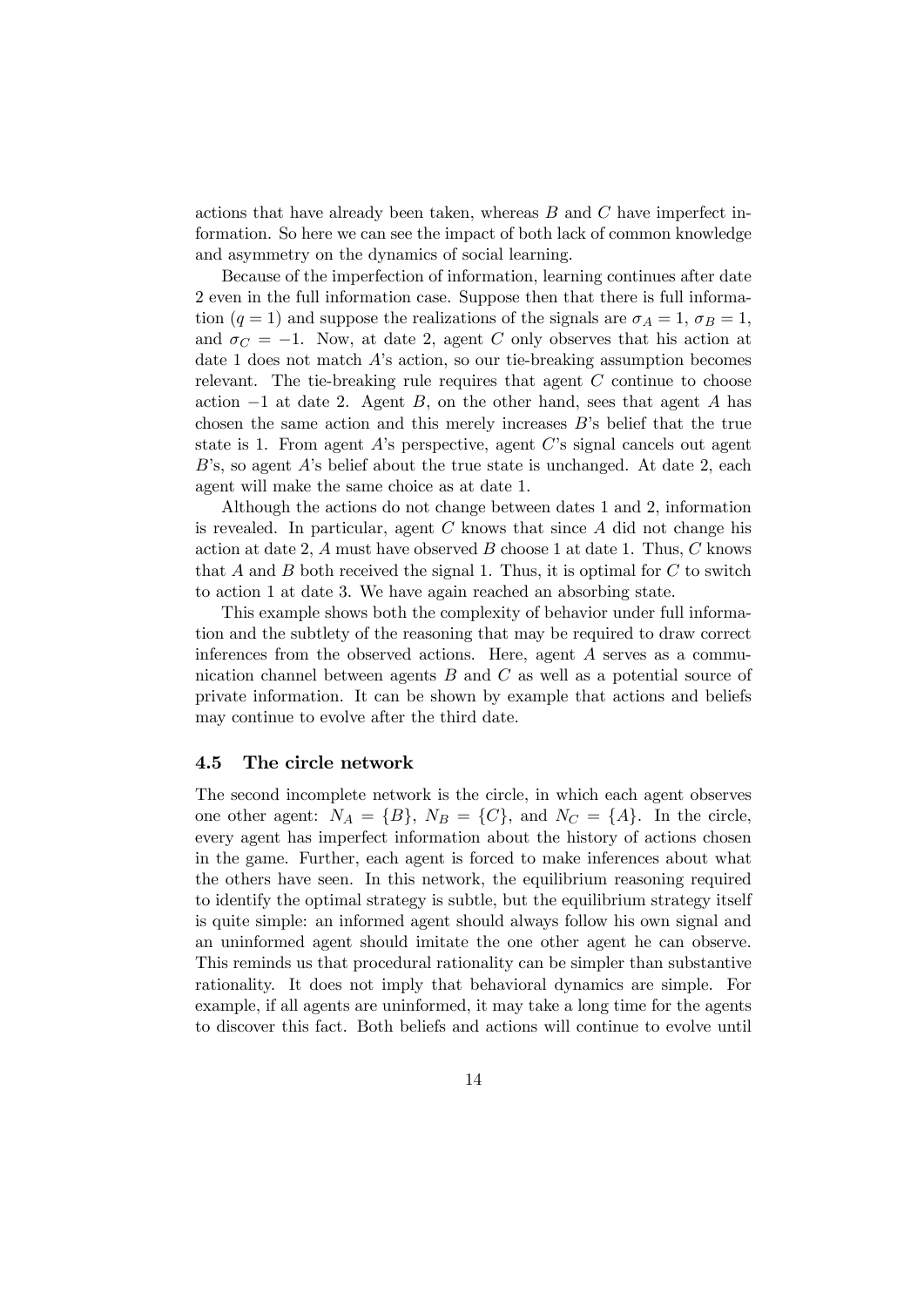this fact is revealed, after which our tie-breaking rule implies that the agents' behavior is random.

### 4.6 Summary

The preceding examples have illustrated several features of the theory:

- In spite of the simplicity of the game, the inferences agents must draw in order to make rational decisions are quite subtle. In particular, because of the lack of common knowledge, agents have to think about a large number of possible situations that are consistent with their limited information.
- Significant differences can be identified in the equilibrium behavior of agents in different networks. We saw that in the complete network learning stops almost immediately if there is full information  $(q = 1)$ , whereas the existence of asymmetrically informed agents  $(q < 1)$  is consistent with a longer period of learning and more complex strategies.
- Similarly, different information treatments lead to different dynamics of beliefs and actions. For example, comparing the full-information and high-information treatments, we see that less time is required for beliefs and actions to converge when information is full  $(q = 1)$ .

We have focused on examples that reveal some of the unexpected features of the model. One must remember, however, that in many situations the outcome is much simpler. As a general rule, we can say that initial diversity of private information causes diversity of actions but that, as agents learn from each other, diversity is replaced by uniformity (barring cases of indifference). Convergence to a uniform action tends to be quite rapid, typically occurring within two to three periods. Thus, what happens in those first few periods is important for the determination of the outcome. Note, however, that the converse of the convergence result  $-$  if all agents choose the same action, they have reached an absorbing state and will continue to choose that action at every subsequent date  $-$  is not true in general.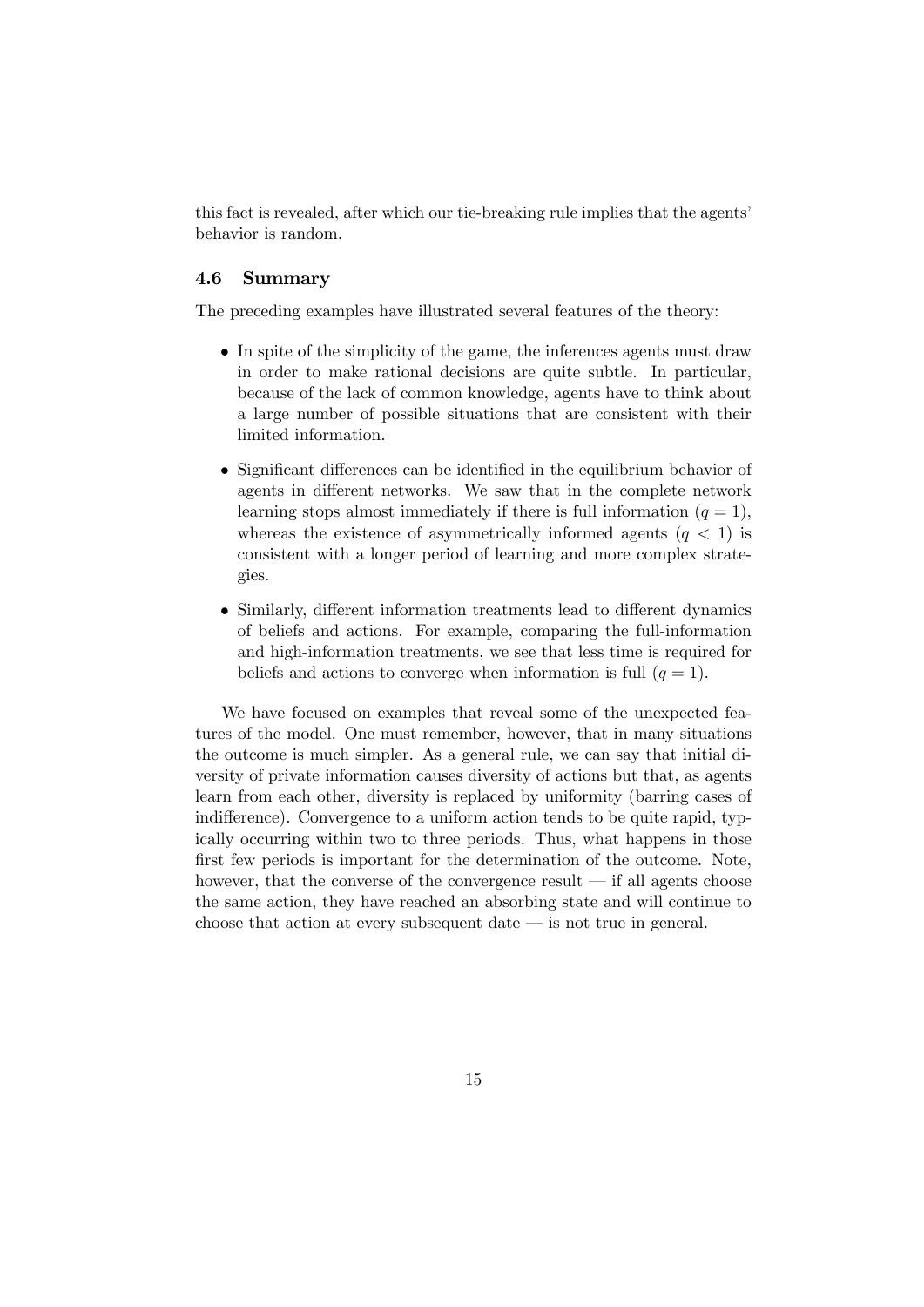# 5 Quantal Response Equilibrium (QRE)

### 5.1 Specification

The potential complexity of equilibrium strategies and the complexity of the reasoning typically required for substantive rationality confirm the importance of verifying the relevance of the theory empirically. To this end, we extend the Gale-Kariv model to allow for the possibility of errors in the behavior of subjects, which leads us to the QRE version of the model. The QRE model assumes that agents receive idiosyncratic preference shocks. Formally, for agent *i* at turn  $t = 1, 2, ..., T$ , the random utility from a binary action  $a \in \{-1, 1\}$  is given by

$$
U_{it}^a = \beta_{it}\pi_{it}^a + \varepsilon_{it}^a, \text{ for } a \in \{-1,1\}\,,
$$

where  $\pi_{it}^{a}$  represents an observed (theoretical) expected payoff from action a and coefficient  $\beta_{it}$  parametrizes the sensitivity of choices to such observed expected payoffs. The random variable  $\varepsilon_{it}^a$  represents agent *i*'s preference shock for action  $a$ , which is assumed to be privately observed only by agent  $i$ . The choice probability for action  $a = 1$ , conditional on agent *i*'s information set  $I_{it}$  at turn t, is given by

$$
\Pr(a = 1 | I_{it}) = \Pr \left\{ U_{it}^1 > U_{it}^{-1} \right\}
$$

$$
= \Pr \left\{ \varepsilon_{it}^{-1} - \varepsilon_{it}^1 < \beta_{it} x_{it} \right\},\
$$

where  $x_{it} := \pi_{it}^1 - \pi_{it}^{-1}$  denotes the difference in expected payoffs between action 1 and −1 given information set

$$
I_{it} = \left\{ \sigma_i, (a_{js})_{s=1}^{t-1} \mid j \in N_i \right\}.
$$

For tractability, we adopt a parametric version of the QRE model called the *logit-equilibrium* model where  $\varepsilon_{it}^a$  is assumed to be independently and identically distributed with cumulative distribution  $F(\varepsilon) = \exp(-e^{-\varepsilon})$  for any  $a \in \{-1,1\}$ , each agent *i* and all  $t = 1, 2, ..., T$ .<sup>4</sup> The assumption about error structures implies no serial correlation of errors across turns for an agent and no correlation of errors across agents.

In computing the expected payoffs at each turn, an agent uses different levels of hierarchies of beliefs to infer his neighbors' signals through their observed actions, depending on the structure of networks. The hierarchies

<sup>&</sup>lt;sup>4</sup>The variance of this distribution is normalized to be  $\pi^2/6$ . It is well known that beta coefficients and the variance in the error term can not be separately identified.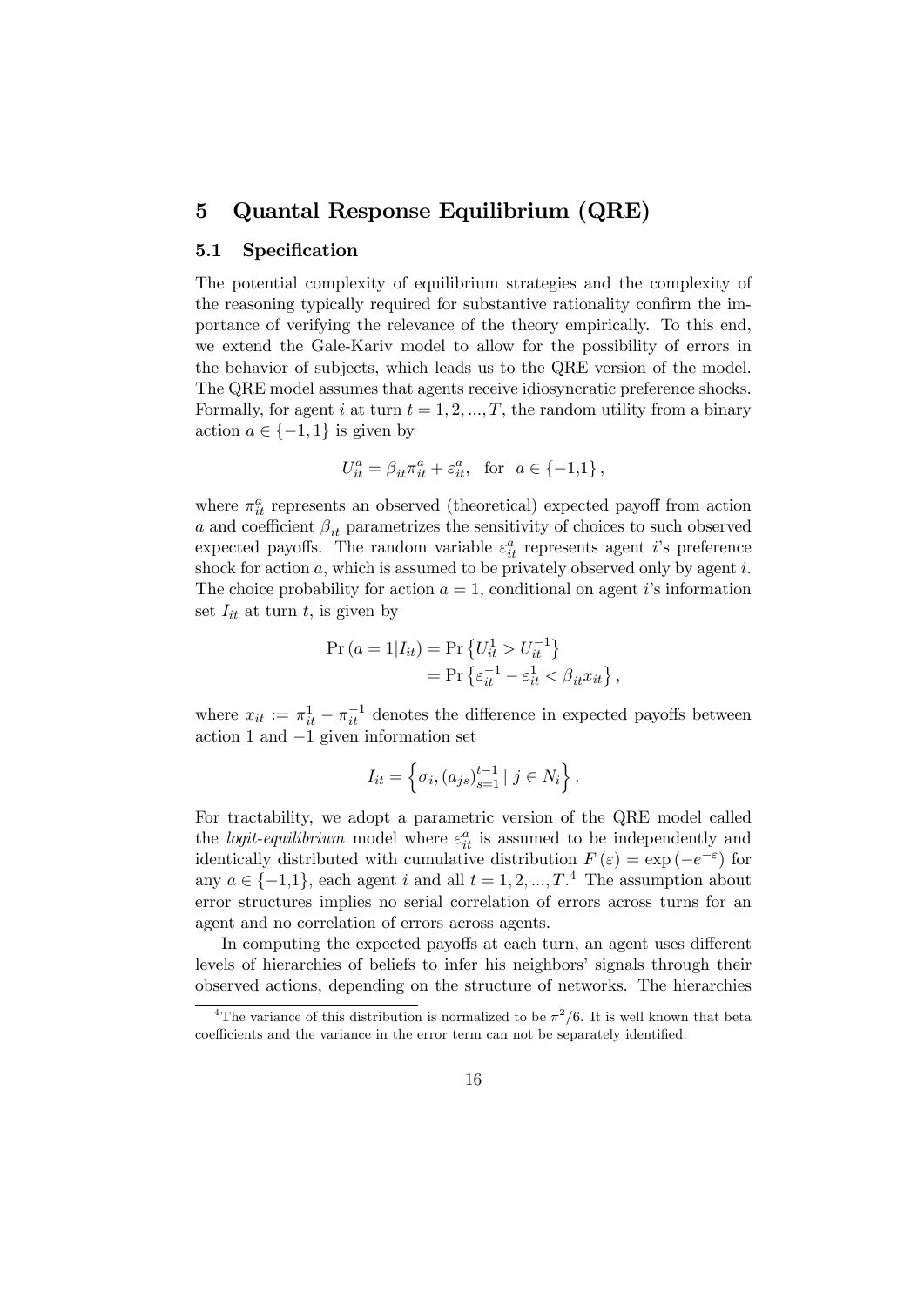of beliefs are mainly grouped into three categories: beliefs about  $(i)$  his neighbor's private signal,  $(ii)$  his neighbor's trembling in actions, and  $(iii)$ his neighbor's neighbor's actions at previous turns if hidden from the subject. To see how such hierarchies of beliefs are utilized in updating beliefs, consider a type-*i* agent, for  $i \in \{A, B, C\}$ , with neighbors  $N_i \subset \{A, B, C\}$ . The posterior belief that the true state is  $\omega = 1$  conditional on  $I_{it}$  is given, via Bayes' rule, by

$$
Pr(\omega = 1 | I_{it}) = \frac{Pr(I_{it}|\omega = 1)}{Pr(I_{it}|\omega = 1) + Pr(I_{it}|\omega = -1)}
$$
  
= 
$$
\frac{Pr(\sigma_i|\omega = 1) \prod_{s=1}^{t-1} \prod_{j \in N_i} Pr(a_{js}|I_{is}, \omega = 1)}{\sum_{\omega} Pr(\sigma_i|\omega) \prod_{s=1}^{t-1} \prod_{j \in N_i} Pr(a_{js}|I_{is}, \omega)},
$$

where the second equality comes from the assumptions on the distributions of errors and signals. The formula says that an agent processes information by forming a belief about new observation at each turn given the information set available up to that turn as well as conditional on the state of the world.

In the QRE model, a rational agent must predict his neighbors' choice probabilities correctly to calculate the posterior probabilities correctly. In effect, we assume that agents have rational expectations about their neighbors' true error rates (determined by the true value of beta) and use the estimated beta coefficients to approximate the true beta. Thus agents use the estimated betas from the prior decision turn  $t-1$  to update their posterior beliefs and expected payoffs at any decision turn  $t > 1$ . These in turn determine the choice probabilities via a logistic response function. The logit equilibrium can thus be summarized by a choice probability function following a binomial logit distribution :

$$
Pr(a_{it} = 1 | I_{it}) = \frac{1}{1 + \exp(-\beta_{it} x_{it})},
$$

where  $a_{it}$  is the action of agent i at date t,  $I_{it}$  is agent i's information set at date t,  $\beta_{it}$  is a coefficient, and  $x_{it}$  is the difference between the expected payoffs from actions  $a_{it} = 1$  and  $a_{it} = -1$ , respectively. The choice of action becomes purely random as  $\beta_{it}$  goes to zero, whereas the action with the higher expected payoff is chosen for sure as  $\beta_{it}$  goes to the infinity. For positive values of  $\beta_{it}$ , the choice probability is increasing in  $x_{it}$ .

#### 5.2 Estimation

We use repeatedly the standard maximum likelihood (ML) method for the estimation of the logistic random-utility models. The data employed to im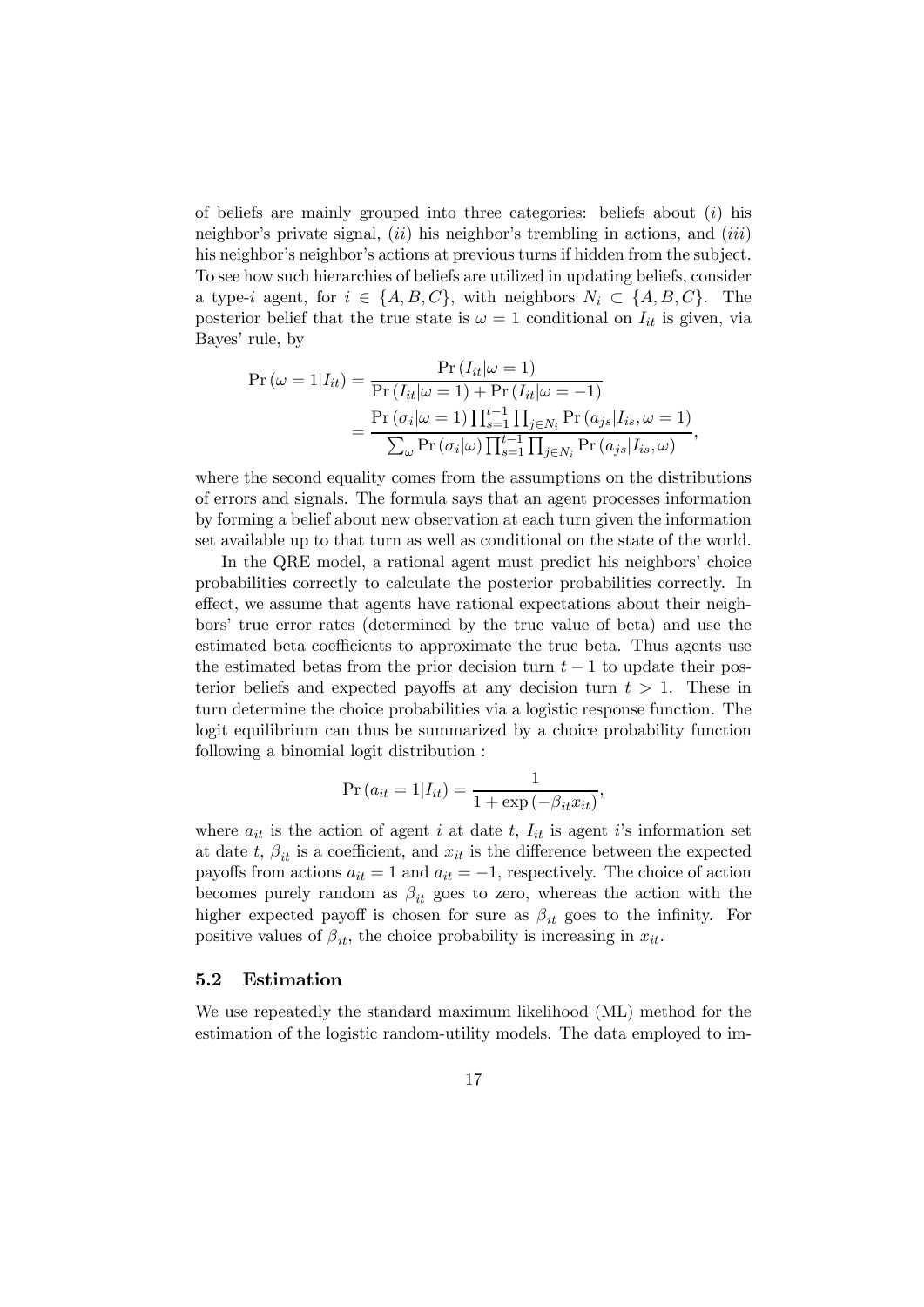plement the ML estimation for betas at each turn are the current actions and the implied expected payoffs for the current period. Taking into account the influence of the networks and information treatments on the calculation of expected payoffs, we pool homogeneous data at each turn to reduce sampling errors in the estimation of betas. At the first decision turn, in any network and information treatment, decisions are based only on private information. So all the data from the first turn of the experiment were pooled to provide a unique beta estimate.

The information treatment and the number of neighbors matter in the computation of expected payoffs at the second turn. So we pooled the data of subjects who observed the same number of neighbors in the same information treatment to estimate a set of second-turn beta estimates: betas were estimated separately for each information treatment and for each of two groups of subjects, (a) all subjects in the complete network and type- $A$ subjects in the star network and  $(b)$  all subjects in the circle network and type- $B$  and type- $C$  subjects in the star network. From the third turn on, we estimate betas separately for each network and information treatment and, in the case of the star network, distinguished the betas for the center (type A) and the periphery (types  $B$  and  $C$ ).

We can illustrate the recursive estimation procedure with reference to the circle network. At the first decision turn, we calculate the difference in expected payoffs,  $x_{i1}$ , conditional on the private signals for  $i = A, B, C$ . Then the beta for the first decision turn is estimated via the ML logit estimation. Then the beta estimate for the first turn,  $\hat{\beta}_1$ , is used to determine the choice probabilities of each subject's neighbor j,  $Pr(a_{j1}|I_{j1})$ , for each possible  $I_{i1}$ . These choice probabilities, together with Bayes' rule, are used to calculate the posterior probability that the state is  $\omega = 1$  conditional on subject i's information set,  $Pr(\omega = 1 | I_{i2})$ , which in turn determines the difference in expected payoffs,  $x_{i2}(\beta_1)$ . Analogously, the beta estimate for the second turn,  $\hat{\beta}_2$ , can be obtained. Note that the estimation procedure follows precisely each subject's inference problem in the theory and it becomes more involved at later decision turns. At the third turn, the incomplete structure of the circle network requires each subject to make inferences about the behavior of his neighbor's neighbor  $k$ . Thus, the beta estimates for the first and second turns are used to determine the choice probabilities of his neighbor j at the first and second turn,  $Pr(a_{i1}|I_{i1})$  and  $Pr(a_{i2}|I_{i2})$ , and the choice probabilities of his neighbor's neighbor  $k$  at the first turn,  $Pr(a_{k1}|I_{k1})$ . Again, together with Bayes' rule, these probabilities are used to compute the posterior probabilities and thus the difference in expected payoffs at the third turn,  $x_{i3}(\beta_1, \beta_2)$ , which serves as the independent vari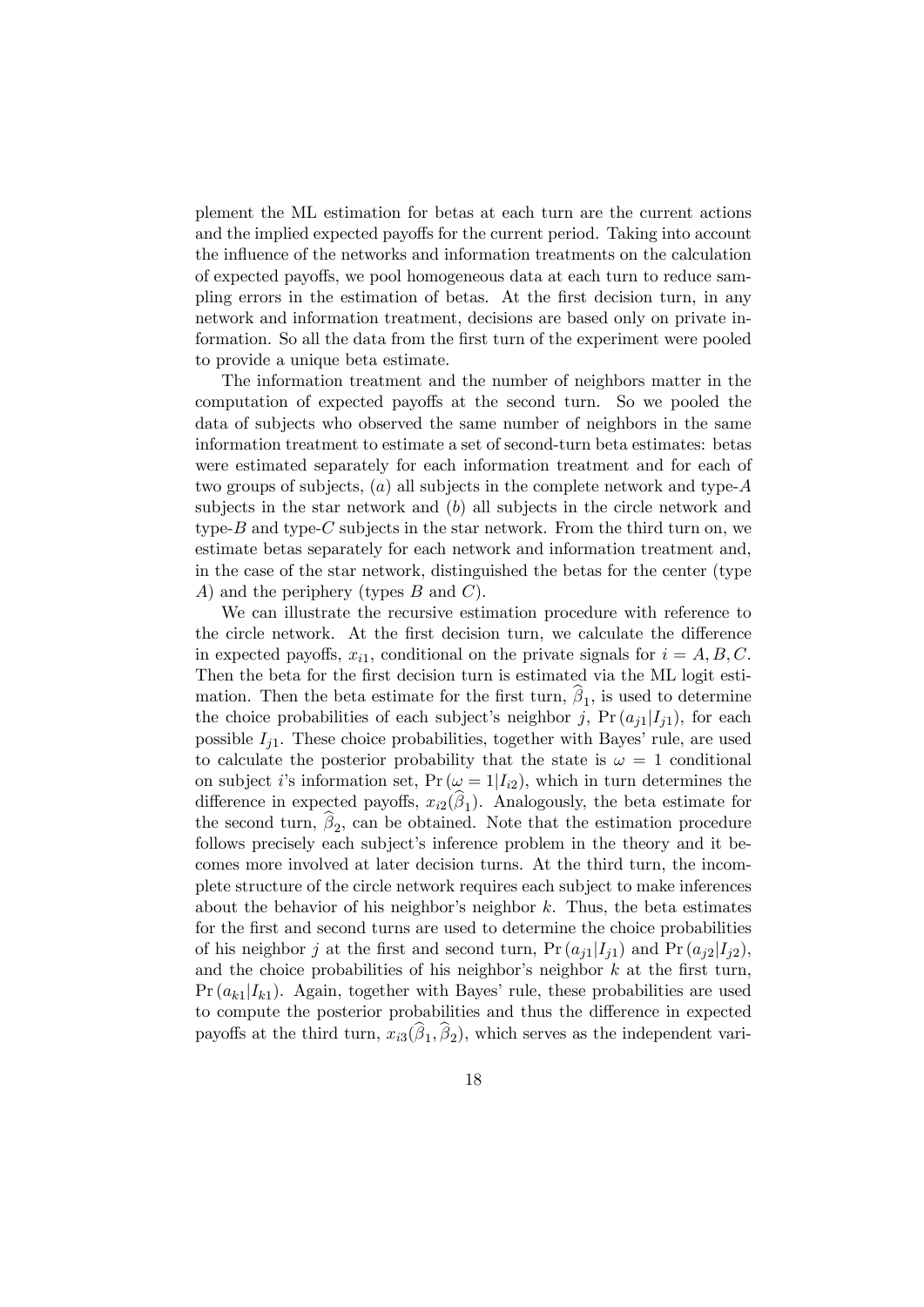able in the estimation of the beta for the third turn. Continuing in this manner, we can estimate the entire logit equilibrium models for the circle network and each information treatment. The procedure is analogous for the other networks. The details for the inference problem in the QRE model for each network are relegated to Section 7.

#### 5.3 Results

Table 1 below presents the results of the ML logit equilibrium estimation. Standard errors are given in parentheses. All the beta estimates are significantly positive. This implies that, under the specification of the logistic distribution, the behavior of subjects is not entirely random and the model of logit equilibrium has some predictive power in interpreting their behavior in the laboratory. Although it seems difficult to identify any marked behavioral differences of beta estimates across networks and information treatments, we found at least one apparent cross-sectional feature of the beta series: for each decision turn up to and including the fifth, the estimated beta coefficients from the circle network are monotonic with respect to information treatment. That is, for a fixed decision turn  $t$  the beta coefficient is lowest for the full-information treatment, higher for the high-information treatment, and highest for the low information treatment.

### [Table 1 here]

Figure 2 provides a graphical re-presentation of the beta series in the complete, star (type  $A$  and types  $B$  and  $C$ ) and circle networks. Figure 2 indicates that subjects in the circle network are more sensitive to the difference in (theoretical) expected payoffs in the high and low information treatments. Recall that, in this network, the reasoning required to identify optimal strategies is complex, but the strategies themselves are quite simple: an informed subject should always follow his own signal and an uninformed subject should imitate the one other subject he can observe. We conclude that, overall, subjects were more likely to follow these strategies in lower information treatments. However, the differences may be explained by compositional differences resulting from the changes in the proportion of informed and uniformed subjects.

### [Figure 2 here]

Although the results of the logit analyses show some power in predicting the behavior observed in the laboratory, further investigation is needed to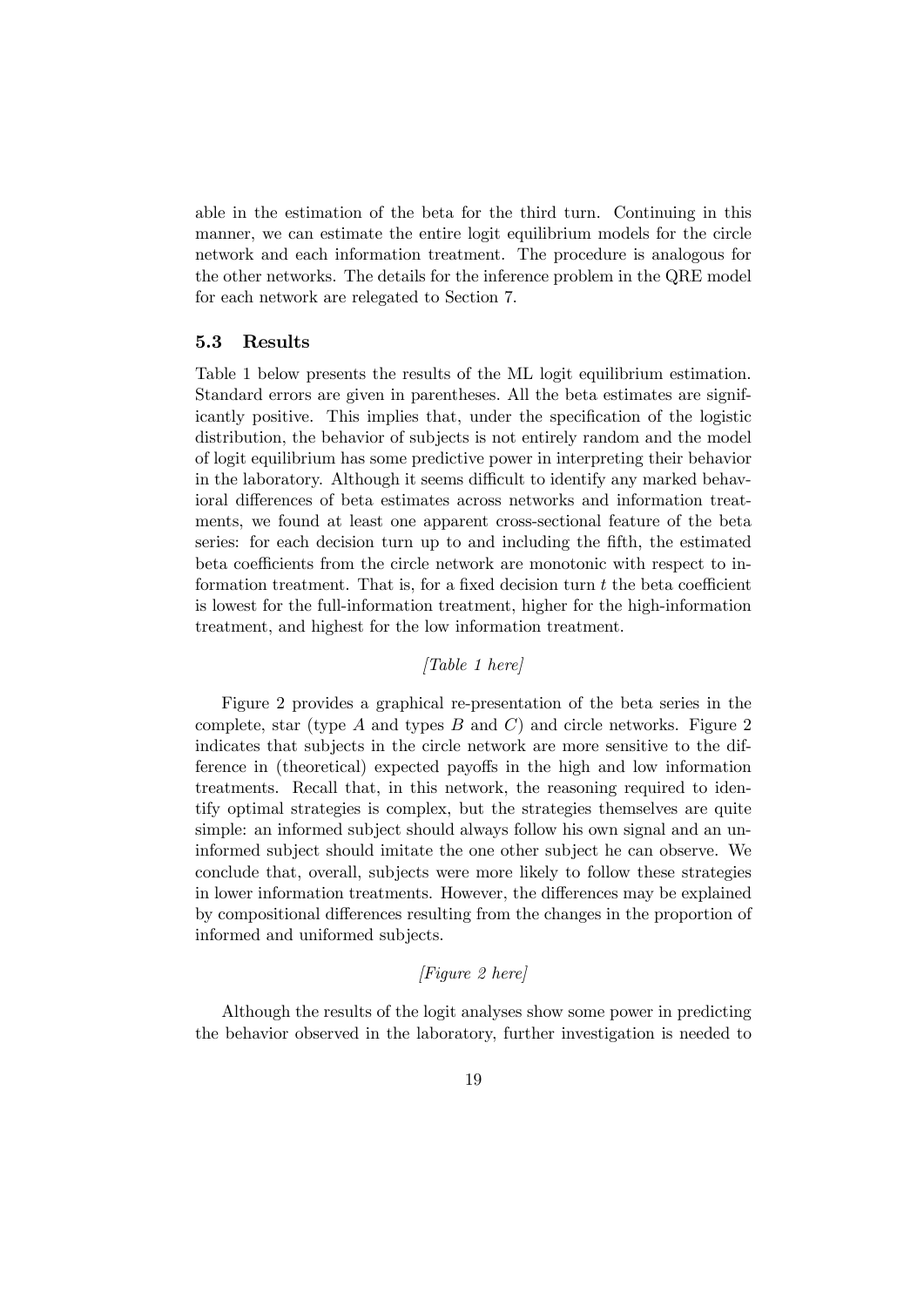determine whether this parametric specification of QRE fits the data well. In particular, the parametric specification implies that the probability distribution of choices has the familiar logistic shape and that subjects are more likely to make "mistakes" when the differences in expected payoffs are small. To test the predictions of the model, we first perform a series of graphical comparisons between predicted logit choice probabilities and empirical choice probabilities. The predicted logit choice probabilities across networks and treatments are graphed using the corresponding beta estimates. We use the method of nonparametric regression estimation to represent the empirical choice probabilities. Specifically, define  $y_{it} = 1_{\{a_{it}=1\}}$ , where  $1_{\{\cdot\}}$  is an indicator function. Assume that the true relation between  $y_{it}$  and  $x_{it}$  may be expressed in terms of the conditional moment  $E[y_{it}|x_{it}] = G(x_{it}),$  where  $G: \mathbb{R} \to [0,1]$ . Then given a data set  $\{(y_{it}, x_{it})\}_{i=1}^n$  we employ the Nadaraya-Watson estimator with a Gaussian kernel function for the choice probability associated with each of the parametric cases. The Nadaraya-Watson estimator for  $G(\cdot)$  is given by

$$
\widehat{G}(x) = \left[\sum_{i=1}^{n} K\left(\frac{x_{it} - x}{h}\right) y_{it}\right] / \sum_{i=1}^{n} K\left(\frac{x_{it} - x}{h}\right),
$$

where  $h$  is a bandwidth and  $K(\cdot)$  is a kernel function. The Gaussian kernel function is given by  $K(u) = \frac{1}{\sqrt{2\pi}} \exp\left(-\frac{1}{2}u^2\right)$  for  $u \in \mathbb{R}$ . Note that we construct the data of expected payoffs  $x_{it}$ , for  $t \geq 2$ , using the logistic distribution specification. The bandwidth is chosen to be  $n^{-1/5.5}$  In all cases the selected bandwidths provided properly smoothed kernel regression estimates.

Online Appendix II presents a set of comparisons between these two choice probabilities.<sup>6</sup> In each of the figures, a solid line represents the nonparametrically estimated choice probability of action 1 and a dashed line represents the parametrically estimated logit choice probability for the same action. A beta estimate and a selected bandwidth are reported at the top of each panel. These graphical comparisons presents a rough indication for

 $5$ The optimal bandwidth in the nonparametric kernel regression with a single independent variable is proportional to  $n^{-1/5}$ . We tried several methods of automatic bandwidthselection such as Generalized Cross Validation. However, the bandwidth yielded by those methods resulted in a kernel regression estimate that was too irregular to be plausible. It is interesting to note that the literature of bandwidth selection in nonparametric regression indicates that automatic bandwidth selection is not always preferable to graphical methods with a trial and error approach. See Pagan and Ullah (1999, p.120).

 $6$ Online Appendix II: http://emlab.berkeley.edu/~kariv/CGK\_I\_A2.pdf. The figures are difficult to see in the small black and white format required in the printed version.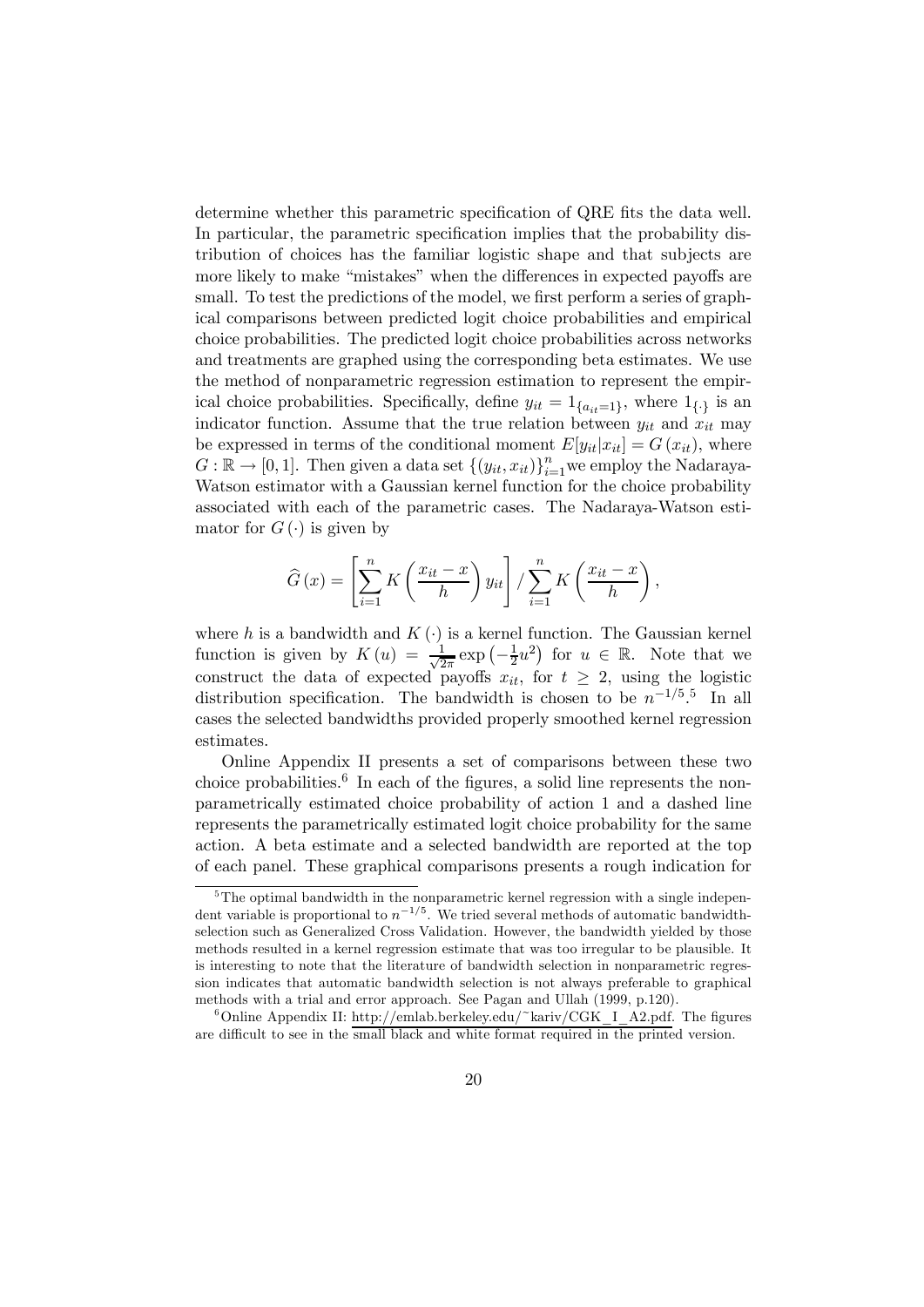goodness of fit. Somewhat surprisingly, the fits are generally good except for the cases of type- $A$  subjects in the star network with full information. In particular, the empirical data confirm the main prediction of the QRE model that errors are more likely when payoff differences are small. We investigated the irregularity in the case of type- $A$  subjects in the star network with full information and found it was caused by a combination of the small-sample problem and one subject's "irrational" behavior.<sup>7</sup>

The graphical comparison is highly suggestive but a formal test is more convincing, so we performed specification tests for the functional-form assumption of the logistic random-utility model using Zheng's (1996) test. Given the unknown relation between  $y_{it}$  and  $x_{it}$  for any decision turn t, we test the null hypothesis that the logit equilibrium model is correct:

$$
H_0: \Pr\left[\mathbb{E}\left(y_{it}|x_{it}\right) = G\left(\beta_t^0 x_{it}\right)\right] = 1 \text{ for some } \beta_t^0 \in \mathbb{R},
$$

where  $G(\beta x)=1/(1 + \exp(-\beta x))$ . The alternative hypothesis is that, without a specific alternative model, the null is false:

$$
H_1: \Pr\left[\mathbb{E}\left(y_{it}|x_{it}\right) = G\left(\beta_t x_{it}\right)\right] < 1 \quad \text{for all } \beta_t \in \mathbb{R}.
$$

Note that the alternative includes all the possible departures from the null model. The test statistic  $T_n$  is given by

$$
T_n = \frac{\sum_{i=1}^n \sum_{j=1}^n K\left(\frac{x_i - x_j}{h}\right) e_i e_j}{\left\{\sum_{i=1}^n \sum_{j \neq i} 2K^2 \left(\frac{x_i - x_j}{h}\right) e_i^2 e_j^2\right\}^{1/2}},
$$

where K (·) is a kernel function, h is a bandwidth, and  $e_i = y_{it} - G(\hat{\beta} x_{it})$  with beta estimate  $\widehat{\beta}$  under the null. Under some mild conditions, the asymptotic distribution of  $T_n$  under the null hypothesis is the standard normal (Theorem 1 in Zheng, 1996).

The results of the series of specification tests are reported in Table 2. The bandwidth is selected to be  $cn^{-1/5}$ , where c is equal to 1. The test results in Table 2 confirm the previous graphical comparisons. In most of the cases  $p$ -values (reported in parentheses) are fairly high and support strongly the parametric specifications. As seen in the graphs, we reject the null in the case of type- $A$  subjects in the star network with full information

<sup>&</sup>lt;sup>7</sup>The subject played the following strategy  $(a_1, a_2, a_3, a_4, a_5, a_6) = (1, 0, 1, 0, 1, 1)$  in 12 out of 15 rounds. Further, in 9 rounds out of 12, the optimal strategy required the subject to choose action 0 for all decision-turns. Most of the time, he did not even coordinate with his own signal.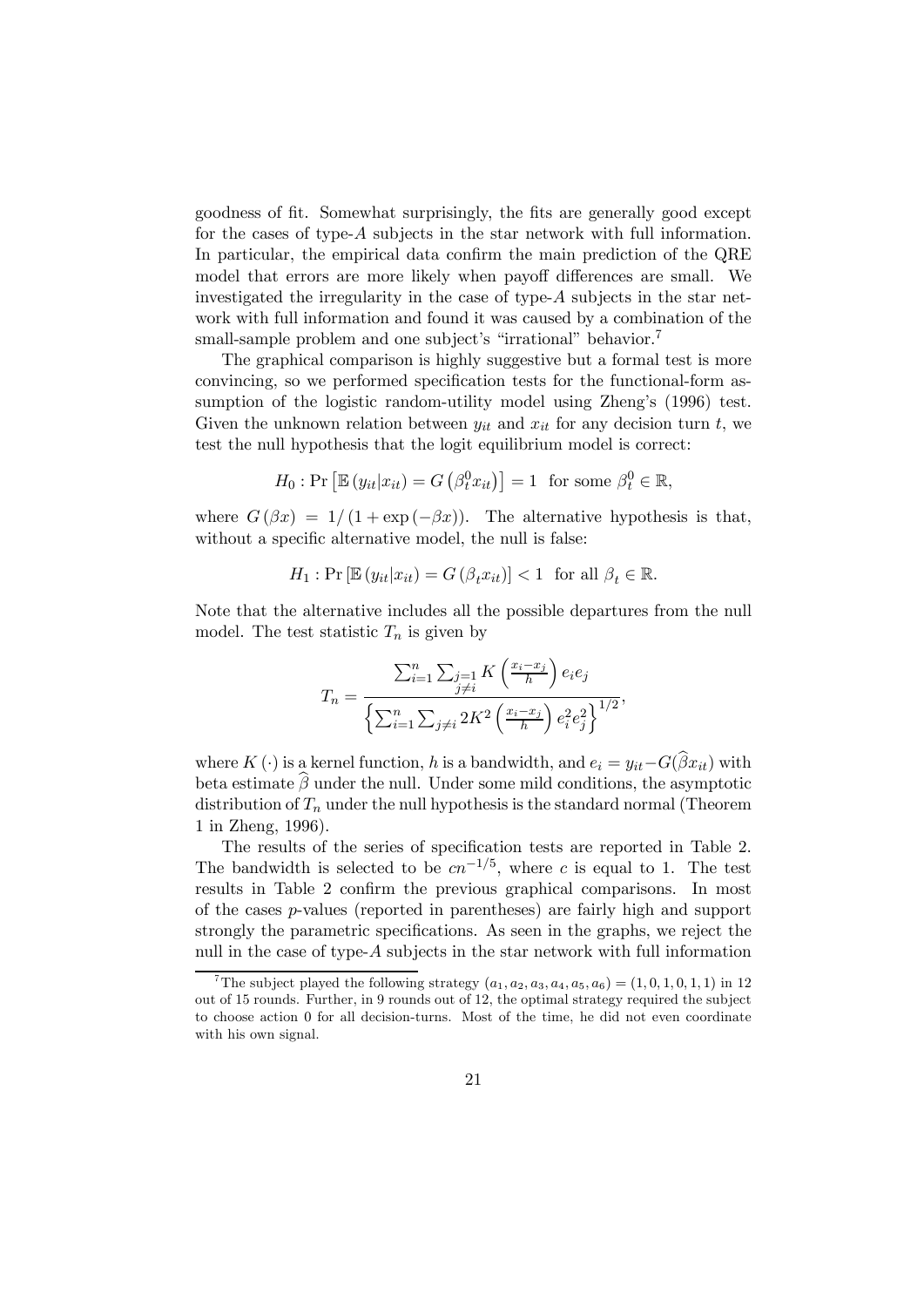at decision turns  $t = 3, 5, 6$  with a 5% significance level. Interestingly, we also reject the null at the third turn, in the high-information, circle-network treatment, with a  $5\%$  significance level.<sup>8</sup>

[Table 2 here]

# 6 Conclusion

Many economic decision problems involve incomplete and asymmetric information. That is, agents are uncertain about some underlying decisionrelevant event and the information about it is shared asymmetrically among them. Consequently, agents have a very strong incentive to learn by observing the behavior of others. In social settings, agents are part of a social network and can only observe the actions of agents to whom they are connected through the network. Thus, networks are natural tools for understanding the social learning phenomenon.

Whether agents can rationally process the information available in a network is ultimately an empirical question. To test the relevance of the theory, we have undertaken an experimental investigation of learning in three-person networks and focus on using the theoretical framework of GK to interpret the data generated by the experiments. We find that the theory, modified to include the possibility of errors, does a good job of interpreting the subjects' behavior. Despite the complexity and sophistication of the decision-making required by the theory, the decision rules of the QRE model appear to be qualitatively very similar to the data. The series of specification tests we conducted to see whether the restrictions of the QRE model are confirmed by the data and the results are strikingly in conformity with the theory. This provides strong support for the use of theoretical models as the basis for structural estimation and the use of QRE to interpret experimental data.

The results that we have developed provide a foundation for future theoretical and experimental research and the techniques can be applied to other setups. For example, we can apply our theoretical model to random graphs, as long as connectedness is satisfied, and it could also be applied to dynamic graphs where the set of neighbors observed changes over time. Thus, the experimental design offers an elegant setting for further experimental

<sup>8</sup>To investigate whether the test results are sensitive to the choice of bandwidth, we also calculated the test statistics when  $c$  is equal to 0.5 and 2. On the whole, we obtained the quite similar results with a small variation.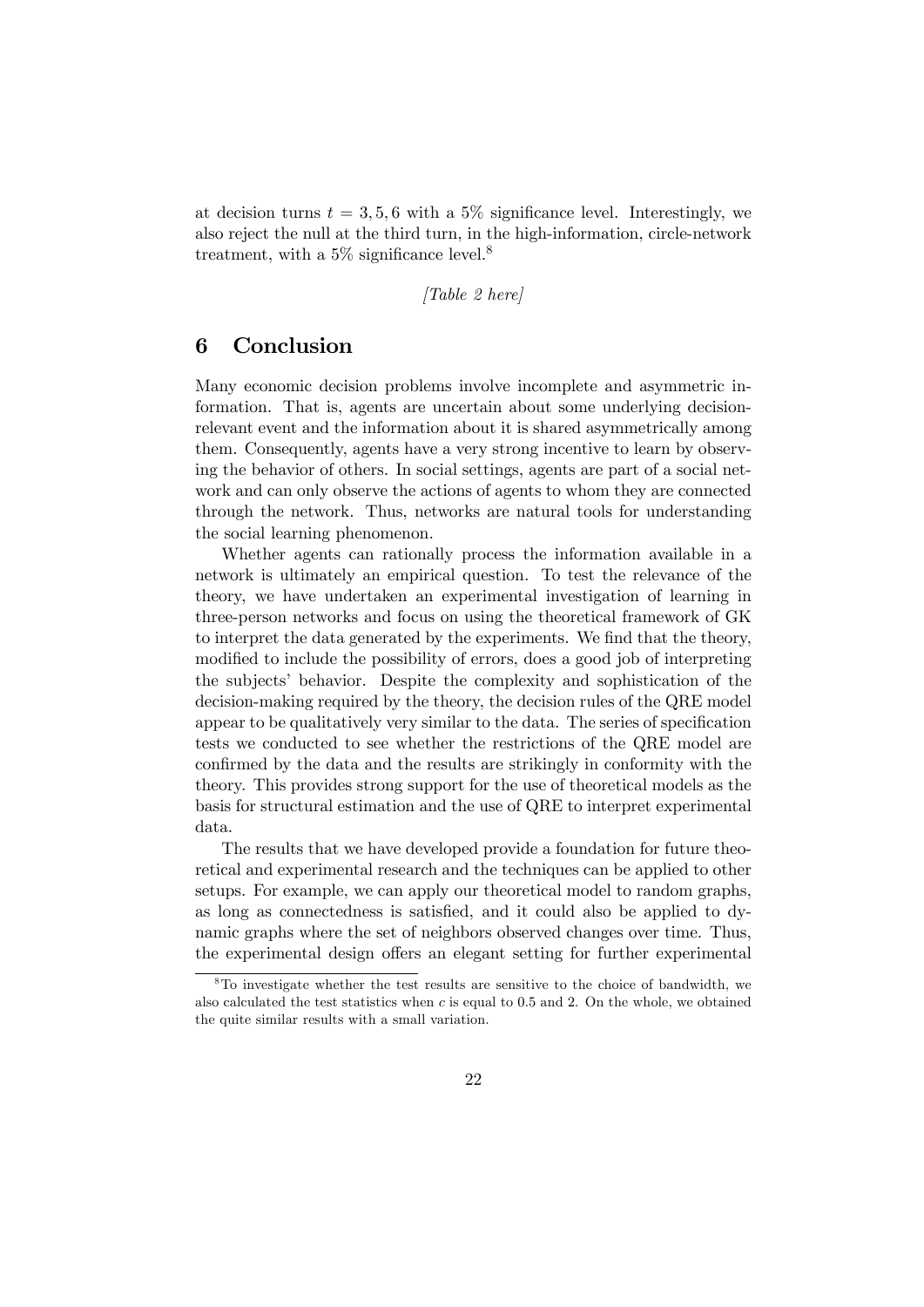investigation of social learning in networks. Perhaps, the most important subject for future research is to identify the impact of network architecture on the efficiency and dynamics of social learning: How does architecture affect the dynamics of social learning? What architectures facilitate or hinder the choice of an optimal action? Obviously, different network architectures and information structures may lead to different outcomes.

# 7 Technical appendix

### 7.1 The Complete Network

We only consider the inference problem of a type- $A$  agent, whose information set at  $t = 1, 2, ..., T$  is given by  $I_{At} = {\sigma_A, (a_{As}, a_{Bs}, a_{Cs})}_{s=1,...,t-1}$ , because of the symmetry of the complete network. Due to the common knowledge of the history of play, a type- $A$  agent only needs to infer his neighbors' private signals while considering the possibility of their errors. Thus, for instance, the belief about type B's action at turn t conditional on  $I_{At}$  and state  $\omega$  is decomposed into

$$
\Pr(a_{Bt}|I_{At}, \omega) = \Pr\left(a_{Bt} | \{a_{As}, a_{Bs}, a_{Cs}\}_{s=1}^{t-1}, \omega\right)
$$
  
=  $\sum_{\sigma_B} \Pr\left(a_{Bt} | \sigma_B, \{a_{As}, a_{Bs}, a_{Cs}\}_{s=1}^{t-1}, \omega\right)$   
 $\times \Pr\left(\sigma_B | \{a_{As}, a_{Bs}, a_{Cs}\}_{s=1}^{t-1}, \omega\right)$   
=  $\sum_{\sigma_B} \Pr(a_{Bt}|I_{Bt}) \Pr\left(\sigma_B | \{a_{As}, a_{Bs}, a_{Cs}\}_{s=1}^{t-2}, a_{Bt-1}, \omega\right),$ 

where  $Pr(a_{Bt}|I_{Bt})$  contains different values of  $\sigma_B$  in the different summands. Note that the first term in each summand represents type  $B$ 's choice probability, which is independent of the state of the world, and the second term represents type  $A$ 's belief about type  $B$ 's signal conditional on relevant information and state  $\omega$ . The second term in each summand can be further decomposed into

$$
\Pr\left(\sigma_B|\left\{a_{As}, a_{Bs}, a_{Cs}\right\}_{s=1}^{t-2}, a_{Bt-1}, \omega\right)
$$
\n
$$
= \frac{\Pr\left(a_{Bt-1}|I_{Bt-1}\right) \Pr\left(\sigma_B|\left\{a_{As}, a_{Bs}, a_{Cs}\right\}_{s=1}^{t-3}, a_{Bt-2}, \omega\right)}{\sum_{\sigma'_B} \Pr\left(a_{Bt-1}|I'_{Bt-1}\right) \Pr\left(\sigma'_B|\left\{a_{As}, a_{Bs}, a_{Cs}\right\}_{s=1}^{t-3}, a_{Bt-2}, \omega\right)},
$$
\n
$$
= \frac{\Pr\left(a_{Bt-1}|I'_{Bt-1}\right) \Pr\left(\sigma'_B|\left\{a_{As}, a_{Bs}, a_{Cs}\right\}_{s=1}^{t-3}, a_{Bt-2}, \omega\right)}{\Pr\left(\sigma'_B|\left\{a_{As}, a_{Bs}, a_{Cs}\right\}_{s=1}^{t-3}, a_{Bt-2}, \omega\right)}.
$$

for  $t \geq 3$ .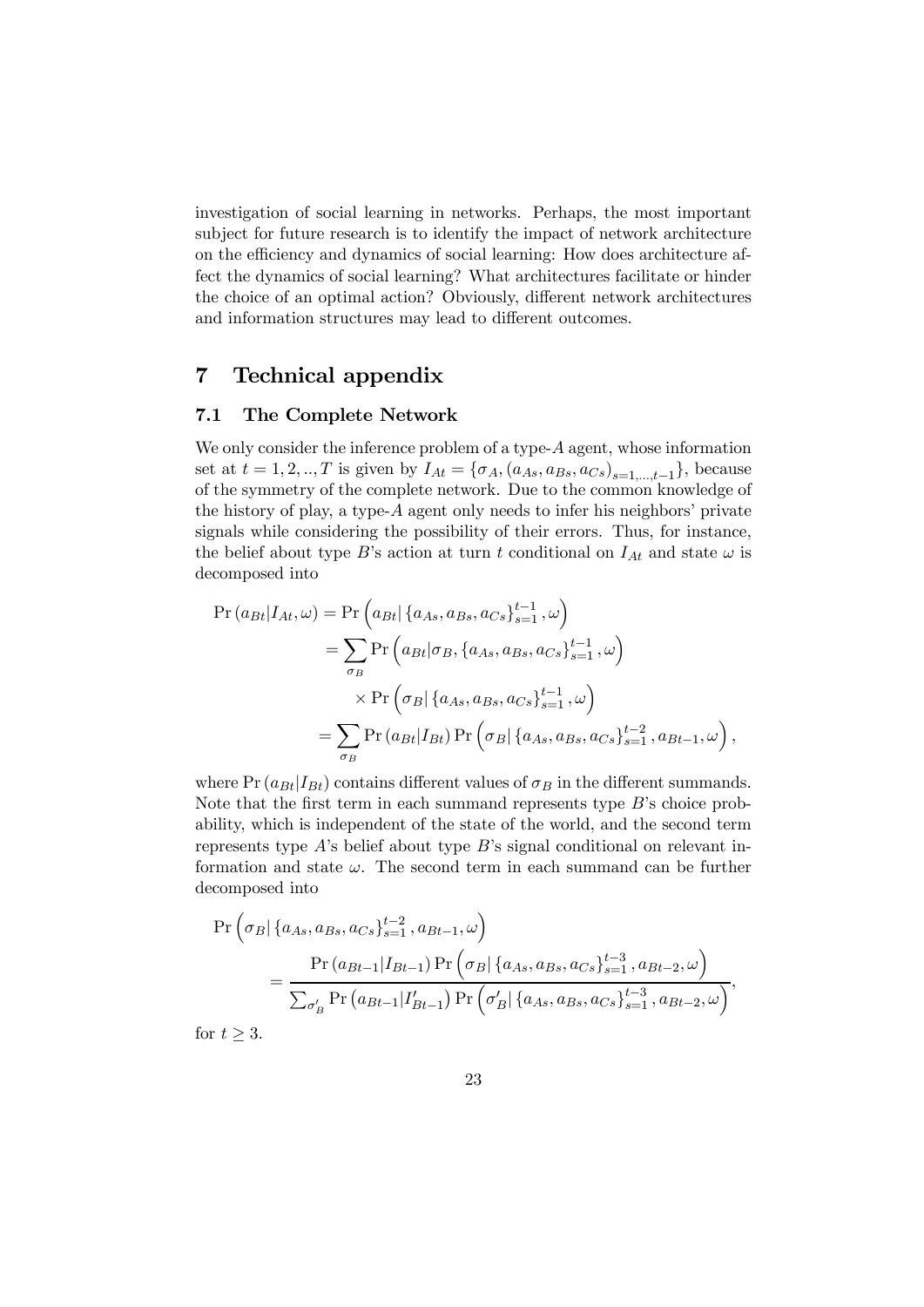### 7.2 The Star Network

The interaction between heterogeneous agents in the star network has also a salient feature in updating beliefs. First, consider a type- $A$  agent who has the perfect knowledge over the history of play. Just like agents in the complete network, a type- $A$  agent only needs to infer his neighbors' signals, taking into account the probability of trembles. However, the formation of beliefs is different because the peripheral agents can only interact through the type-A agent. For any  $s \geq 2$ ,

$$
\Pr(a_{Bs}|I_{As}, \omega) = \Pr\left(a_{Bs} | \{a_{Ap}, a_{Bp}\}_{p=1}^{s-1}, \omega\right) \n= \sum_{\sigma_B} \Pr\left(a_{Bs} | \sigma_B, \{a_{Ap}, a_{Bp}\}_{p=1}^{s-1}, \omega\right) \Pr\left(\sigma_B | \{a_{Ap}, a_{Bp}\}_{p=1}^{s-1}, \omega\right) \n= \sum_{\sigma_B} \Pr\left(a_{Bs} | I_{Bs}\right) \Pr\left(\sigma_B | \{a_{Ap}, a_{Bp}\}_{p=1}^{s-2}, a_{Bs-1}, \omega\right).
$$

Consider the inference problem of an agent on the periphery, for example, type  $B$ . Just like agents in the circle network, a type- $B$  agent should consider the impact of a type  $C$ 's unobserved actions on a type  $A$ 's observed actions. But, the nature of inference is also different because his action does not directly influence a type C's decision problem: for any  $s \geq 2$ ,

$$
\Pr(a_{As}|I_{Bs},\omega) = \Pr\left(a_{As}|\{a_{Ap}, a_{Bp}\}_{p=1}^{s-1}, \omega\right) \n= \sum_{\substack{\sigma_A, (a_{Cm})_{m=1}^{s-1} \\ \times \prod_{k=1}^{s-1} \Pr\left(a_{Ck}|\{a_{Ap}, a_{Cp}\}_{p=1}^{k-1}, \omega\right) \\ \times \prod_{k=1}^{s-1} \Pr\left(a_{Ck}|\{a_{Ap}, a_{Cp}\}_{p=1}^{k-1}, \omega\right).
$$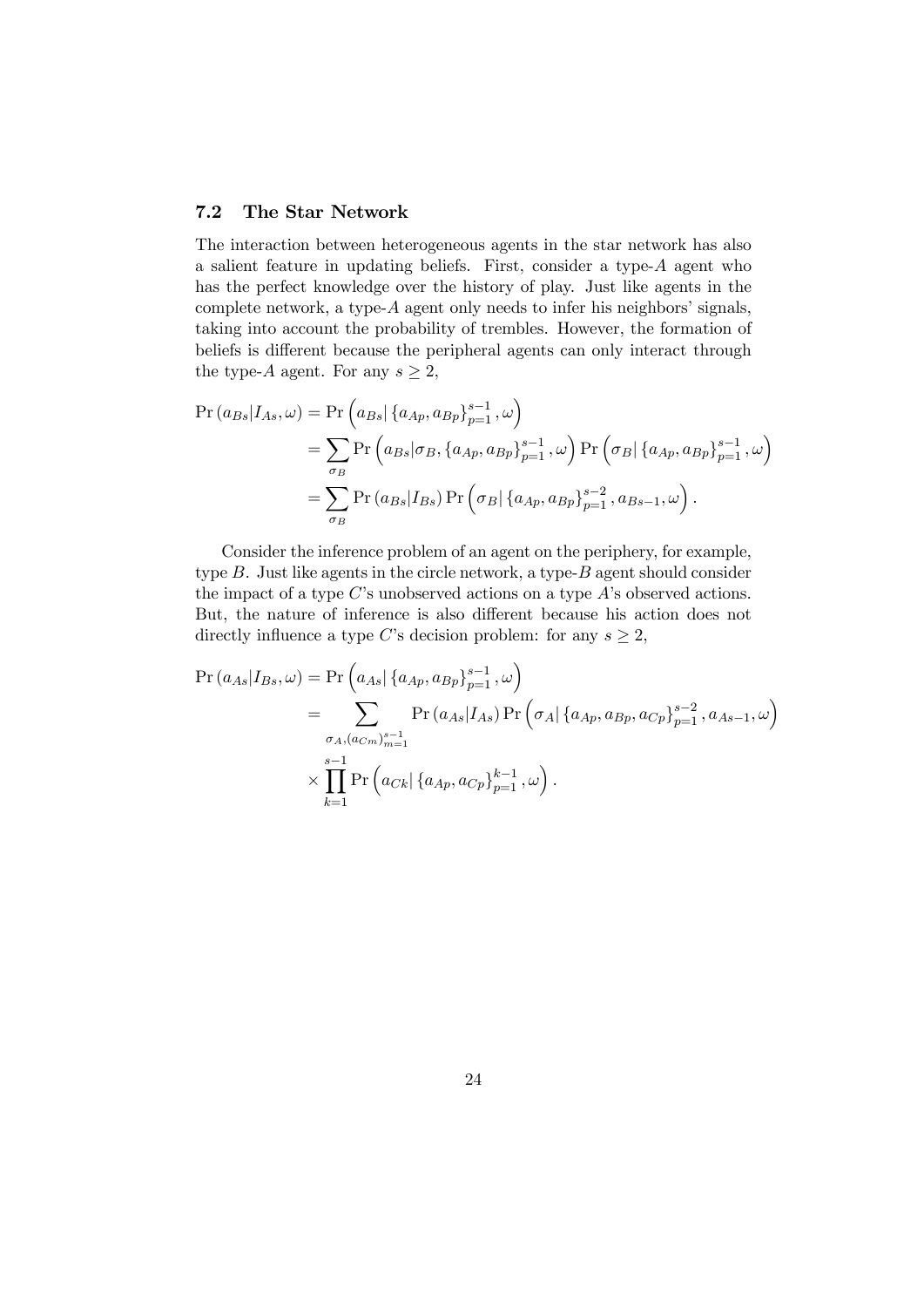### 7.3 The Circle Network

Type A's information set at turn t is given by  $I_{At} = {\sigma_A, (a_{As}, a_{Bs})}_{s=1,\dots,t-1}.$ The inference problem becomes more interesting for  $t \geq 3$  due to the lack of common knowledge of the history: a type- $A$  agent needs to consider type C's action in processing information from type B's actions. For any  $s \geq 2$ ,

$$
\Pr(a_{Bs}|I_{As},\omega) = \Pr\left(a_{Bs} | \{a_{Ap}, a_{Bp}\}_{p=1}^{s-2}, a_{Bs-1}, \omega\right)
$$
  
\n
$$
= \sum_{\sigma_B, (a_{Cm})_{m=1}^{s-1}} \Pr\left(a_{Bs} | \sigma_B, \{a_{Ap}, a_{Bp}, a_{Cp}\}_{p=1}^{s-2}, a_{Bs-1}, a_{Cs-1}, \omega\right)
$$
  
\n
$$
\times \Pr\left(\sigma_B | \{a_{Ap}, a_{Bp}, a_{Cp}\}_{p=1}^{s-2}, a_{Bs-1}, a_{Cs-1}, \omega\right)
$$
  
\n
$$
\times \prod_{k=1}^{s-1} \Pr\left(a_{Ck} | \{a_{Ap}, a_{Bp}\}_{p=1}^{s-2}, a_{Bs-1}, \{a_{Cl}\}_{l=1}^{k-1}, \omega\right)
$$
  
\n
$$
= \sum_{\sigma_B, (a_{Cm})_{m=1}^{s-1}} \Pr\left(a_{Bs} | I_{Bs}\right) \Pr\left(\sigma_B | \{a_{Bp}, a_{Cp}\}_{p=1}^{s-2}, a_{Bs-1}, \omega\right)
$$
  
\n
$$
\times \prod_{k=1}^{s-1} \Pr\left(a_{Ck} | \{a_{Ap}, a_{Cp}\}_{p=1}^{k-1}, \omega\right).
$$

Note that type  $A$ 's belief about the new observation entails beliefs about type  $C$ 's actions at all previous turns because they affect beliefs about type  $B$ 's signal and trembling. Those beliefs are further decomposed into

$$
\Pr\left(a_{Ck}|\left\{a_{Ap}, a_{Cp}\right\}_{p=1}^{k-1}, \omega\right) \n= \sum_{\sigma_C} \Pr\left(a_{Ck} | I_{Ck}\right) \Pr\left(\sigma_C|\left\{a_{Cp}\right\}_{p=1}^{k-1}, \left\{a_{Ap}\right\}_{p=1}^{k-2}, \omega\right).
$$

# References

- [1] Anderson, L. and C. Holt (1997), "Information Cascades in the Laboratory." American Economic Review, 87, pp. 847-62.
- [2] Bala, V. and S. Goyal (1998), "Learning from Neighbors." Review of Economic Studies, 65, pp. 595-621.
- [3] Banerjee, A. (1992) "A Simple Model of Herd Behavior." Quarterly Journal of Economics, 107, pp. 797-817.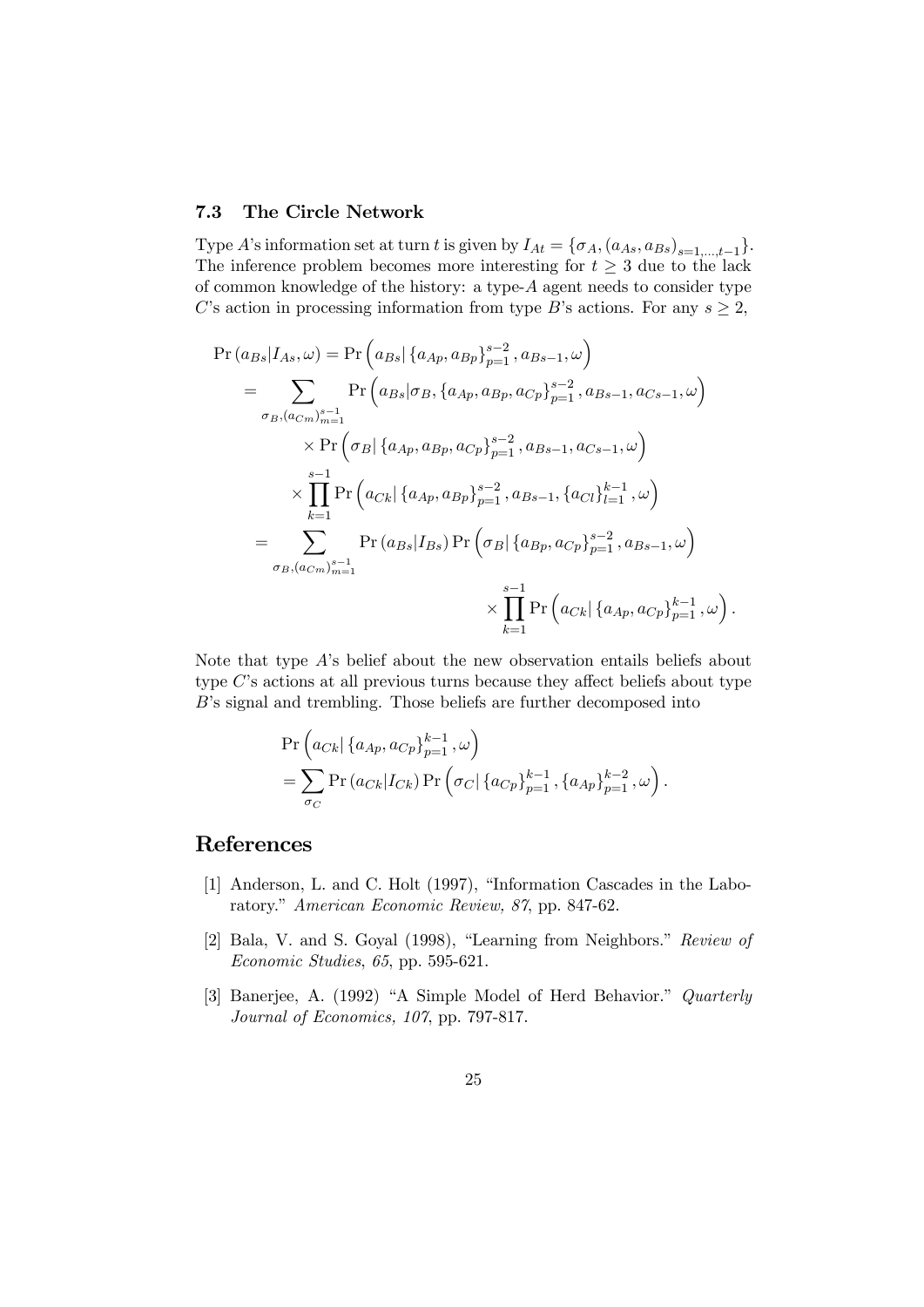- [4] Bikhchandani, S., D. Hirshleifer and I. Welch (1992), "A Theory of Fads, Fashion, Custom, and Cultural Change as Informational Cascade." Journal of Political Economy, 100, pp. 992-1026.
- [5] Çelen, B. and S. Kariv (2004), "Distinguishing Informational Cascades from Herd Behavior in the Laboratory." American Economic Review, 94, pp. 484-497.
- [6] Çelen, B. and S. Kariv (2005), "An Experimental Test of Observational Learning under Imperfect Information." Economic Theory, 26, pp. 677- 699.
- [7] Choi, S. (2012), "A Cognitive Hierarchy Model of Learning in Networks." Review of Economic Design, forthcoming.
- [8] Choi, S., D. Gale and S. Kariv (2005), "Behavioral Aspects of Learning in Social Networks: An Experimental Study." In Advances in Behavioral and Experimental Economics (the Advances in Applied Microeconomics series), John Morgan editor, JAI Press.
- [9] Conley, T. and C. Udry (2001), "Social learning through networks: the adoption of new agricultural technologies in Ghana." American Journal of Agricultural Economics, 83, pp. 668-673.
- [10] DeMarzo, P., D. Vayanos and J. Zwiebel (2003), "Persuasion Bias, Social Influence, and Unidimensional Opinions." The Quarterly Journal of Economics, 118, pp. 909-968.
- [11] Duflo, E. and E. Saez (2002), "Participation and Investment Decisions in a Retirement Plan: the Influence of Colleagues' choices." Journal of Public Economics, 85, pp. 121-148.
- [12] Duflo, E. and E. Saez (2003) "The Role of Information and Social Interactions in Retirement Plan Decisions: Evidence From a Randomized Experiment." Quarterly Journal of Economics, 118, pp. 815-842.
- [13] Foster, A. and M. Rosenzweig (1995), "Learning by doing and learning from others: human capital and technical change in agriculture." Journal of Political Economy, 103, pp. 1176-1209.
- [14] Gale, D. and S. Kariv (2003), "Bayesian Learning in Social Networks." Games and Economic Behavior, 45, pp. 329-346.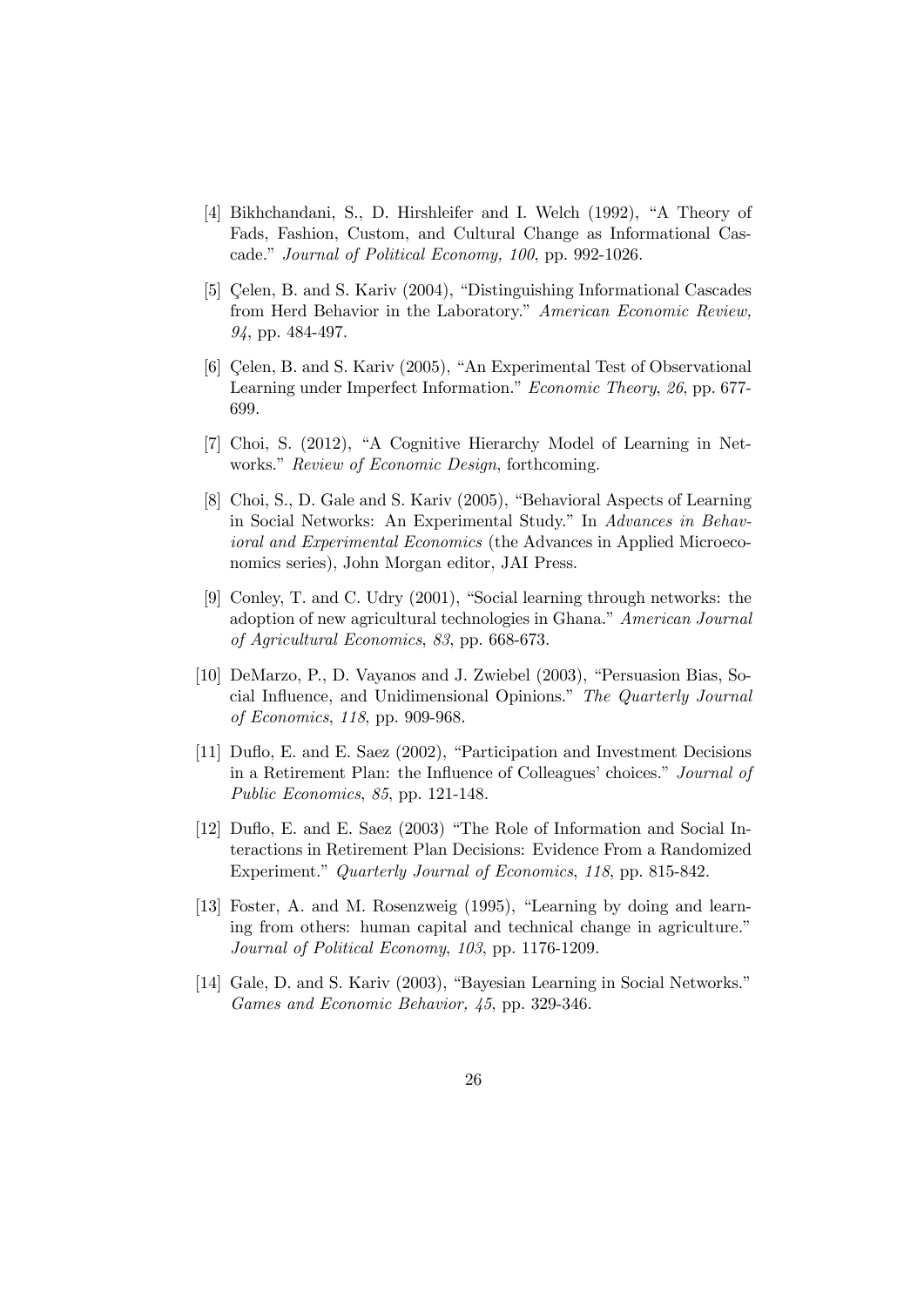- [15] Goeree, J., R. McKelvey, T. Palfrey, and B. Rogers (2007), "Self-Correcting Information Cascades." Review of Economic Studies, 74, pp. 733-762.
- [16] Goyal S. (2005), "Learning in Networks: A Survey." In Group Formation in Economics; Networks, Clubs and Coalitions, ed. G. Demange and M. Wooders. Cambridge University Press.
- [17] Griliches, Z. (1957), "Hybrid corn: an exploration in the economics of technological change." Econometrica, 25, pp. 501-522.
- [18] Hung, A. and C. Plott (2001), "Information Cascades: Replication and an Extension to Majority Rule and Conformity-Rewarding Institutions." American Economic Review, 91, pp. 1508-1520.
- [19] Jackson, M. (2005), "A Survey of Models of Network Formation: Stability and Efficiency." In Group Formation in Economics: Networks, Clubs, and Coalitions edited by G. Demange and M. Wooders. Cambridge University Press.
- [20] Jackson, M. (2008), Social and Economic Networks. Princeton University Press.
- [21] Kosfeld, M. (2004), "Economic Networks in the Laboratory: A Survey." Review of Network Economics, 3, pp. 20-41.
- [22] Kübler, D. and G. Weizsäcker (2003), "Limited depth of reasoning and failure of cascade formation in the laboratory." Review of Economic Studies, 71, pp. 425-441.
- [23] Manski, C. (1993) "Identifcation of Exogenous Social Effects: The Reection Problem." Review of Economic Studies, 60, pp. 531—542.
- [24] Manski, C. (1995) "Identifcation Problems in the Social Sciences." Cambridge: Harvard University Press.
- [25] Mckelvey, R. and T. Palfrey (1995), "Quantal Response Equilibria for Extensive Form Games." Games and Economic Behavior, 10, pp. 6-38.
- [26] Mckelvey, R. and T. Palfrey (1998), "Quantal Response Equilibria for Extensive Form Games." Experimental Economics, 1, pp. 9-41.
- [27] Mueller-Frank, M. (2011), "A General Framework for Rational Learning in Social Networks." Theoretical Economics, forthcoming.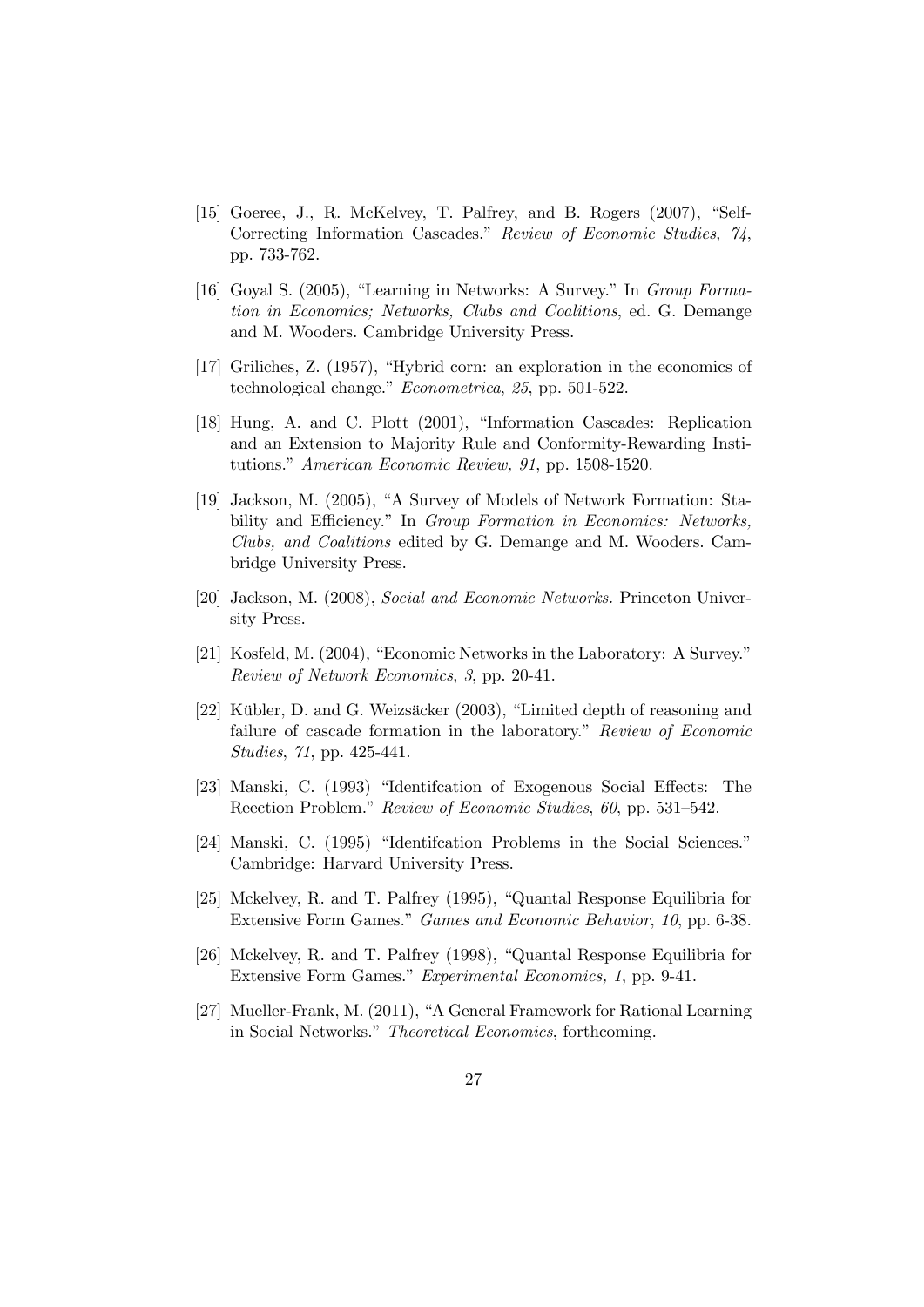- [28] Munshi, K. (2004), "Social learning in a heterogeneous population: technology diffusion in the Indian green revolution." Journal of Development Economics, 73, pp. 185-213.
- [29] Pagan, A. and A. Ullah (1999), Nonparametric Econometrics. Cambridge University Press.
- [30] Rosenberg D., E. Solan and N. Vieille (2009), "Informational externalities and emergence of consensus." Games and Economic Behavior, 66, pp. 979-994.
- [31] Smith, L. and P. Sørensen (2000), "Pathological Outcomes of Observational Learning." Econometrica, 68, pp. 371-398.
- [32] Weizsäcker, G. (2010), "Do we follow others when we should? A simple test of rational expectations," American Economic Review, 100, pp. 2340-2360.
- [33] Zheng, J.X. (1996), "A Consistent Test of Functional Form via Nonparametric Estimation Techniques", Journal of Econometrics, 75, pp. 263-289.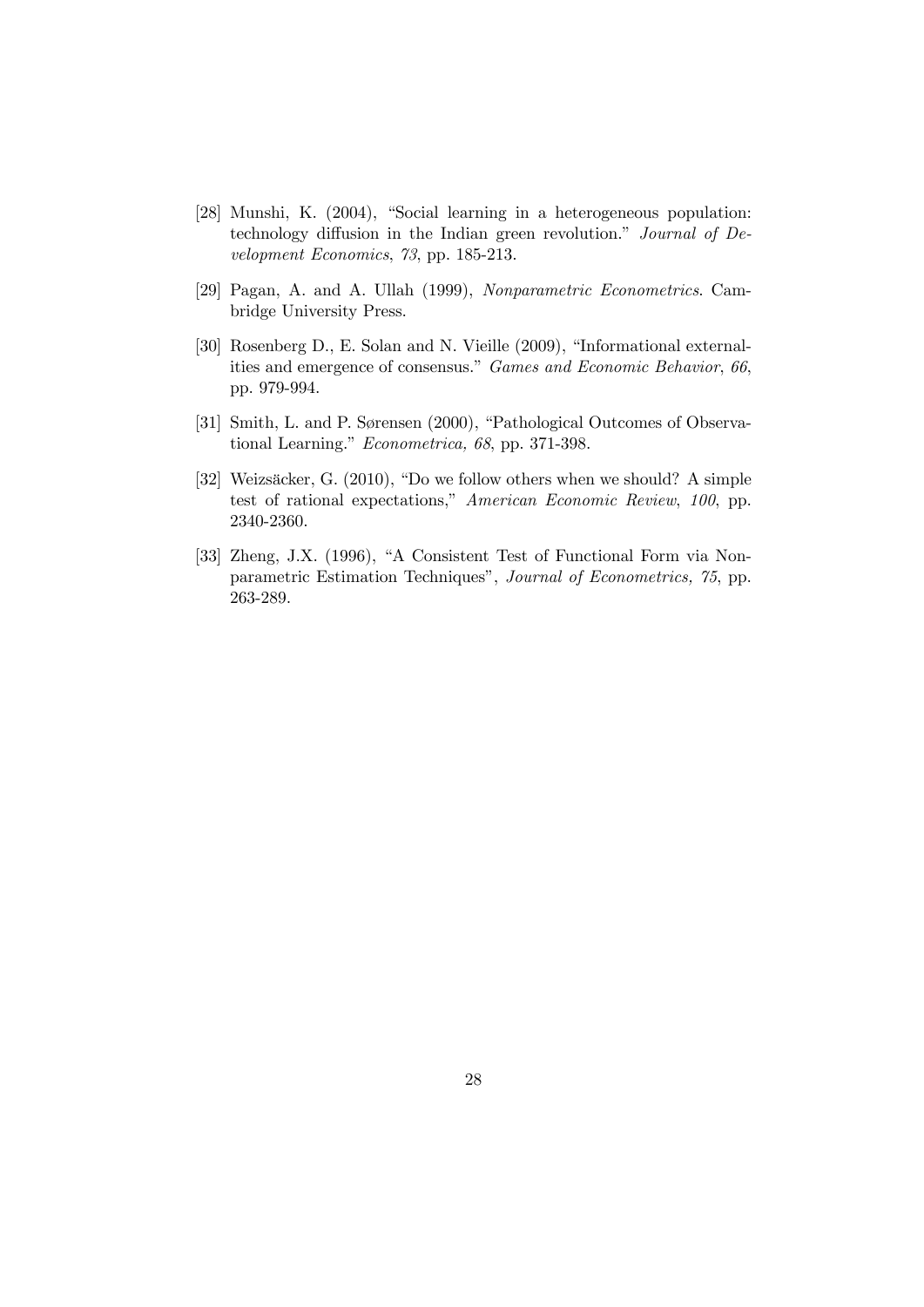Figure 1: Three-person connected networks



A line segment between any two types represents that they are connected and the arrowhead points to the agent whose action can be observed.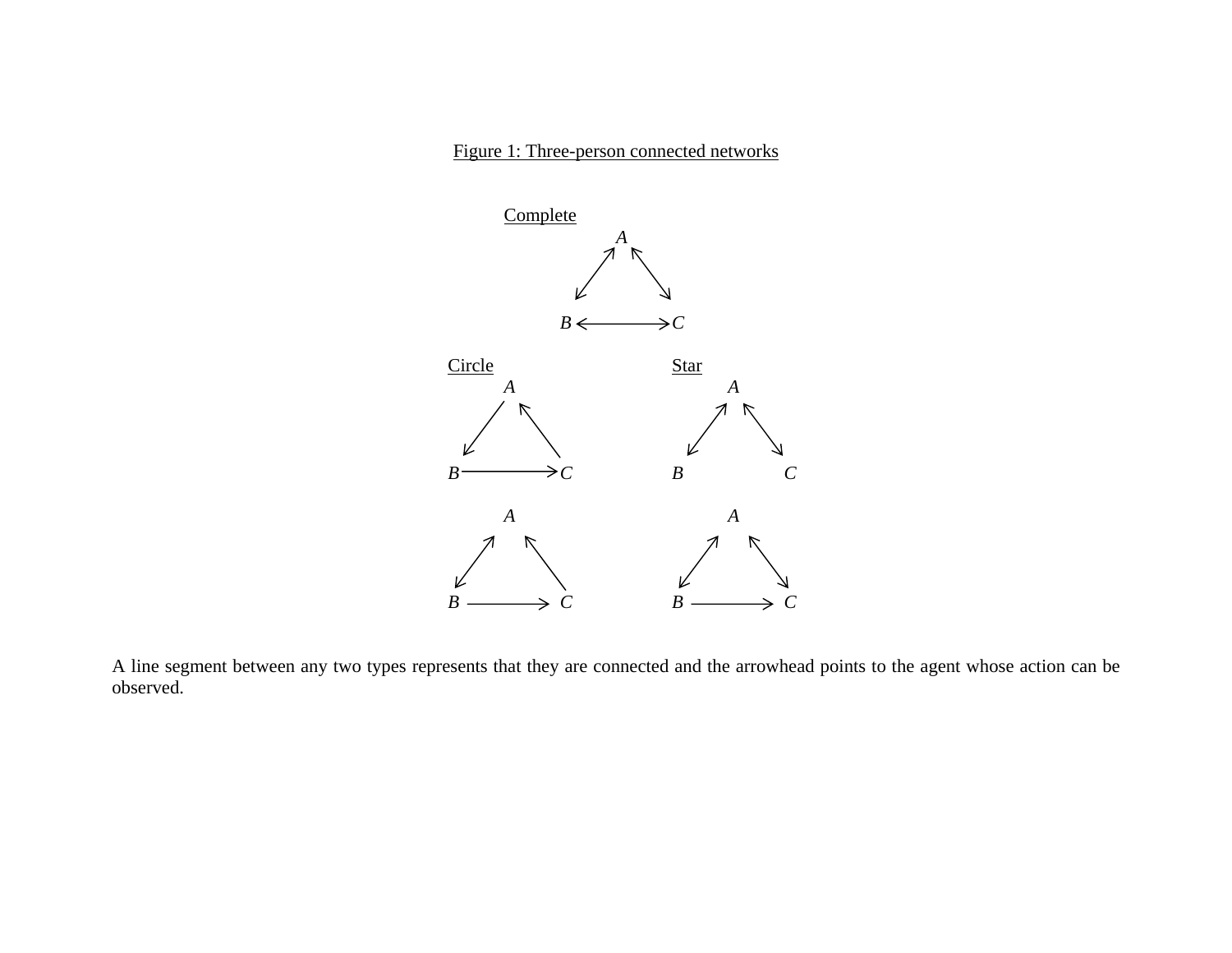



**Complete** 



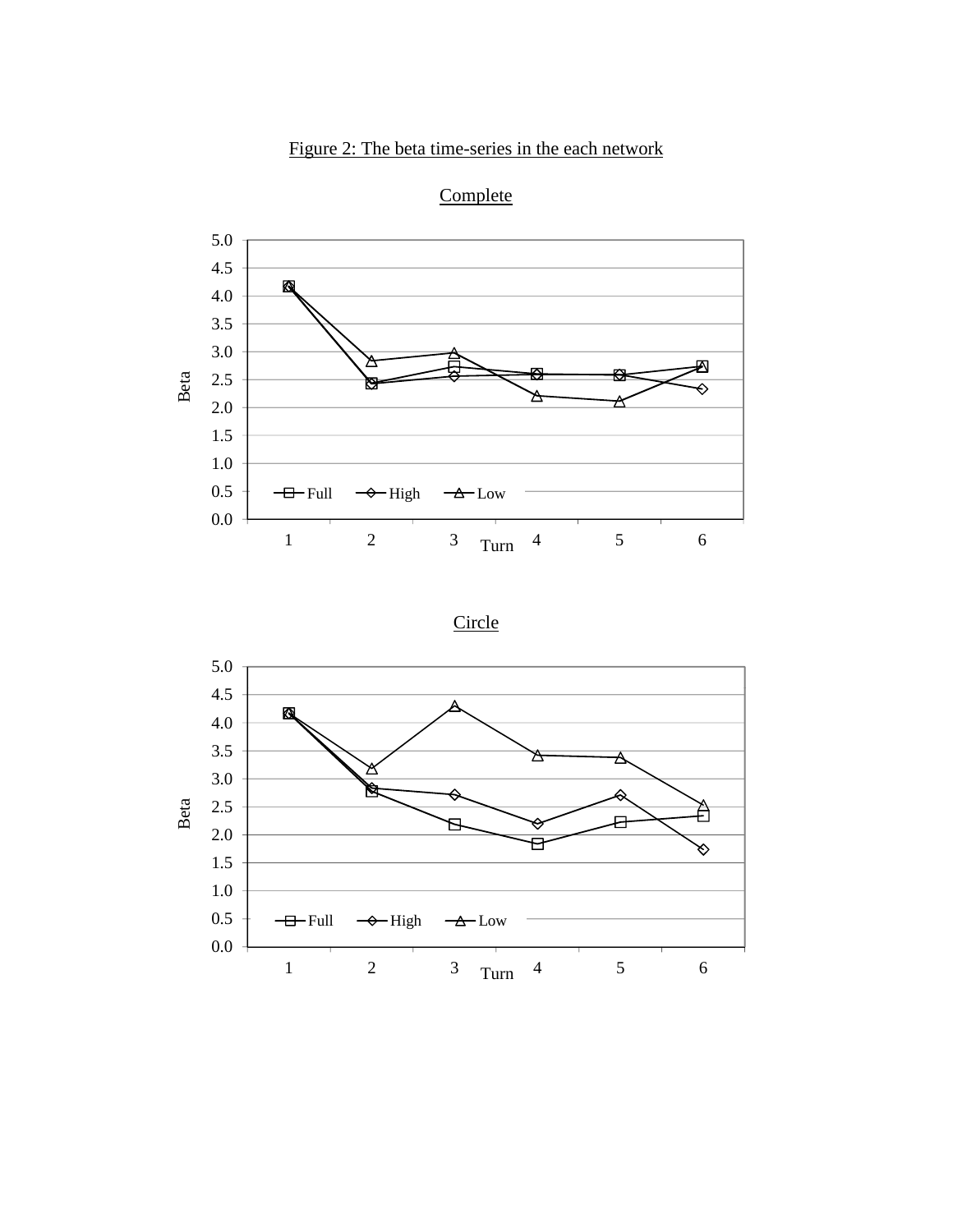



Star type-*B* and -*C*

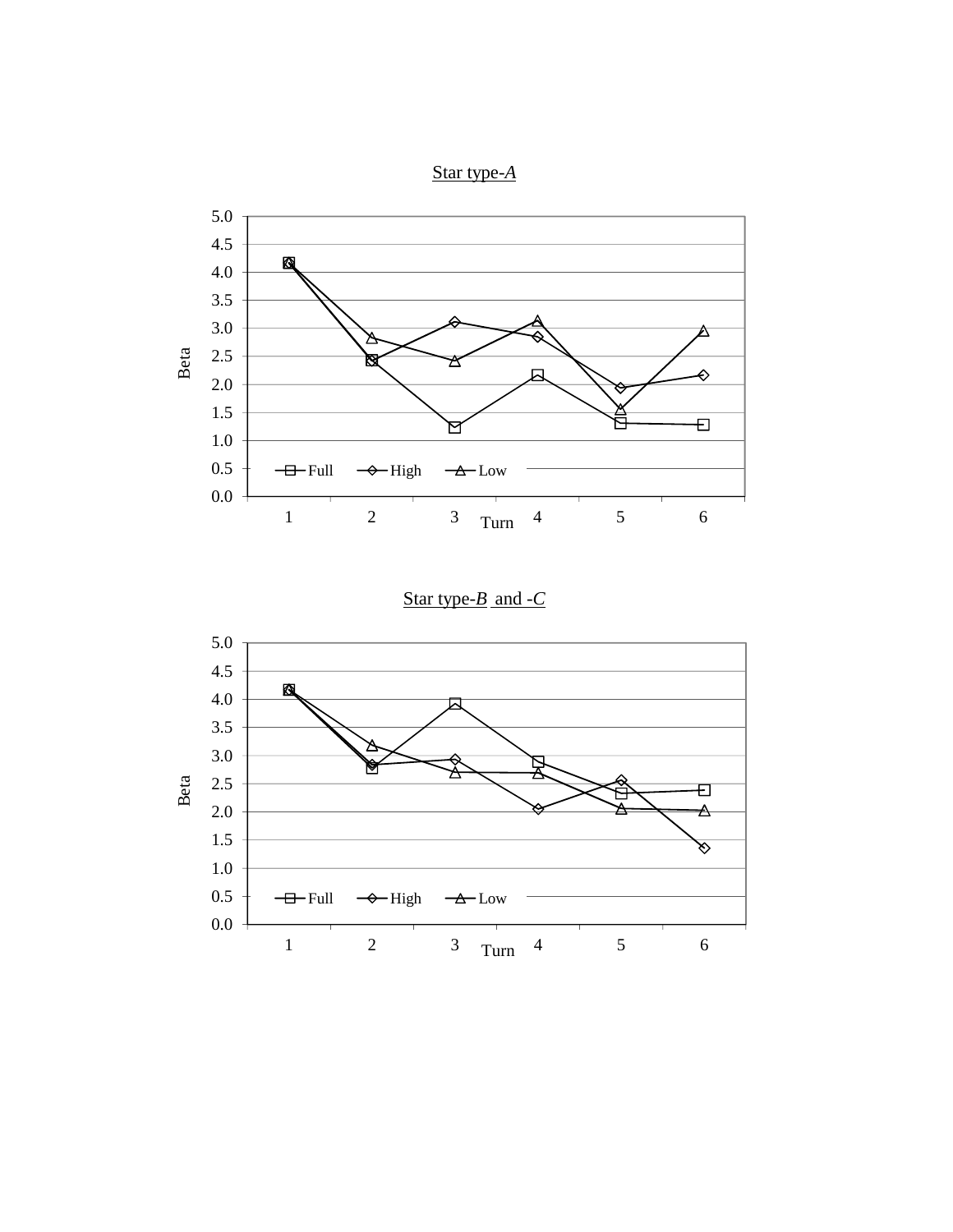| Full-information        |              |                  |                        |            |  |  |  |
|-------------------------|--------------|------------------|------------------------|------------|--|--|--|
| Turn                    | Complete     | Star (type $A$ ) | Star (types $B \& C$ ) | Circle     |  |  |  |
| 1                       | 4.171(0.160) |                  |                        |            |  |  |  |
| $\mathbf{2}$            | 2.43(0.22)   |                  | 2.78(0.28)             |            |  |  |  |
| $\overline{\mathbf{3}}$ | 2.73(0.28)   | 1.23(0.27)       | 3.93(0.55)             | 2.19(0.26) |  |  |  |
| $\overline{4}$          | 2.60(0.27)   | 2.17(0.39)       | 3.06(0.42)             | 1.84(0.22) |  |  |  |
| 5                       | 2.58(0.27)   | 1.31(0.27)       | 2.90(0.38)             | 2.23(0.25) |  |  |  |
| 6                       | 2.74(0.28)   | 1.29(0.26)       | 3.17(0.42)             | 2.34(0.26) |  |  |  |
| # of obs.               | 270          | 90               | 180                    | 270        |  |  |  |
| High-information        |              |                  |                        |            |  |  |  |
| Turn                    | Complete     | Star (type $A$ ) | Star (types $B \& C$ ) | Circle     |  |  |  |
|                         | 4.171(0.160) |                  |                        |            |  |  |  |
| $\sqrt{2}$              | 2.42(0.27)   |                  | 2.84(0.25)             |            |  |  |  |
| $\overline{3}$          | 2.56(0.31)   | 3.12(0.66)       | 2.93(0.41)             | 2.72(0.32) |  |  |  |
| $\overline{4}$          | 2.59(0.31)   | 2.85(0.59)       | 2.09(0.29)             | 2.20(0.26) |  |  |  |
| 5                       | 2.59(0.31)   | 1.94(0.41)       | 2.92(0.39)             | 2.71(0.31) |  |  |  |
| 6                       | 2.33(0.28)   | 2.17(0.44)       | 1.50(0.23)             | 1.74(0.21) |  |  |  |
| # of obs.               | 225          | 90               | 180                    | 270        |  |  |  |
| Low-information         |              |                  |                        |            |  |  |  |
| Turn                    | Complete     | Star (type $A$ ) | Star (types $B \& C$ ) | Circle     |  |  |  |
|                         | 4.171(0.160) |                  |                        |            |  |  |  |
| $\overline{2}$          | 2.83(0.35)   |                  | 3.19(0.36)             |            |  |  |  |
| $\overline{3}$          | 2.98(0.40)   | 2.42(0.59)       | 2.70(0.48)             | 4.30(0.54) |  |  |  |
| $\overline{4}$          | 2.21(0.32)   | 3.14(0.66)       | 2.73(0.45)             | 3.42(0.44) |  |  |  |
| 5                       | 2.11(0.30)   | 1.56(0.47)       | 2.14(0.39)             | 3.38(0.43) |  |  |  |
| 6                       | 2.73(0.34)   | 2.97(0.63)       | 2.13(0.38)             | 2.53(0.34) |  |  |  |
| # of obs.               | 270          | 90               | 180                    | 225        |  |  |  |

Table 1: ML estimates.

Standard errors are given in parentheses.

# of obs. - the number of individual decisions per type and turn.